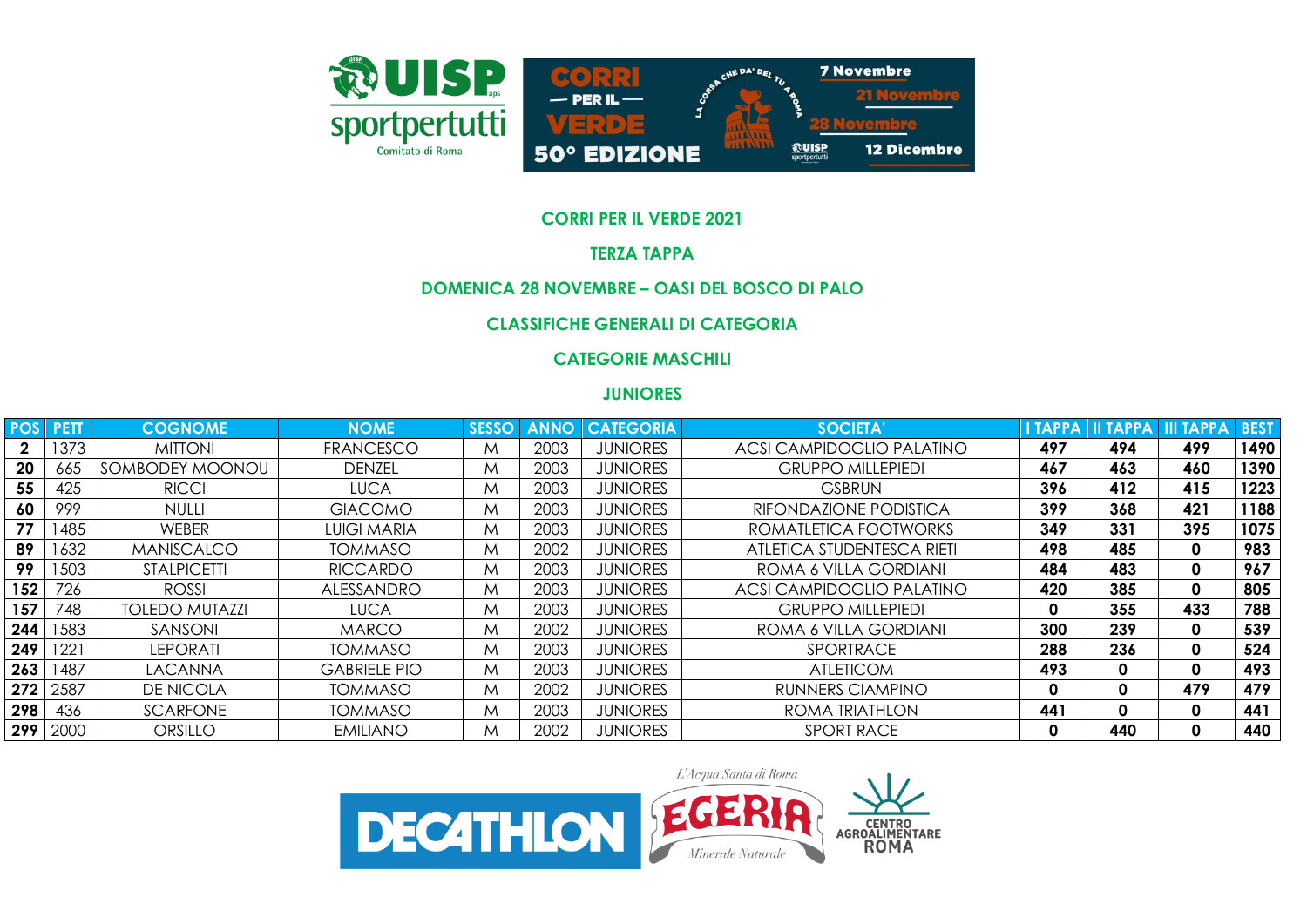|     |      |                  | <b>RUISP</b><br>sportpertutti<br>Comitato di Roma |   |      | 6033<br>$-$ PER IL $-$<br>VERDE<br><b>50° EDIZIONE</b> | <b>7 Novembre</b><br><b>21 Novembre</b><br>3<br>l E<br><b>HAAALL</b><br><b>HAAAAAA</b><br>熱UISP<br><b>12 Dicembre</b><br>sportpertutti |              |     |     |     |
|-----|------|------------------|---------------------------------------------------|---|------|--------------------------------------------------------|----------------------------------------------------------------------------------------------------------------------------------------|--------------|-----|-----|-----|
| 337 | 1994 | <b>ZINGRILLO</b> | <b>GIULIO</b>                                     | M | 2003 | <b>JUNIORES</b>                                        | <b>MONTI AVENTINO</b>                                                                                                                  | 0            | 367 | 0   | 367 |
| 341 | 1995 | <b>BOUKHRAZ</b>  | <b>ADAM</b>                                       | M | 2003 | <b>JUNIORES</b>                                        | <b>MONTI AVENTINO</b>                                                                                                                  | $\mathbf{0}$ | 363 | 0   | 363 |
| 342 | 211  | ABADELLI         | <b>LORENZO</b>                                    | M | 2003 | <b>JUNIORES</b>                                        | ATLETICA FIANO ROMANO                                                                                                                  | 361          | 0   | 0   | 361 |
| 361 | 2408 | <b>VARANI</b>    | ALESSANDRO                                        | M | 2003 | <b>JUNIORES</b>                                        | ATLETICA DEI GELSI                                                                                                                     | 0            | 339 | 0   | 339 |
| 362 | 2402 | ALBANO           | <b>JACOPO</b>                                     | M | 2002 | <b>JUNIORES</b>                                        | OLGIATA 20.12                                                                                                                          | 0            | 0   | 337 | 337 |
| 393 | 813  | <b>LIBIANCHI</b> | <b>VALENTINO</b>                                  | M | 2003 | <b>JUNIORES</b>                                        | ATLETICA LA SBARRA                                                                                                                     | 287          | 0   | 0   | 287 |
| 413 | 1883 | <b>GENNARI</b>   | <b>RENATO</b>                                     | M | 2002 | <b>JUNIORES</b>                                        | SS LAZIO ATLETICA LEGGERA                                                                                                              | $\mathbf 0$  | 262 | 0   | 262 |
| 445 | 1741 | <b>ROMANI</b>    | <b>PAOLO</b>                                      | M | 2002 | <b>JUNIORES</b>                                        | <b>ACSI CAMPIDOGLIO PALATINO</b>                                                                                                       | 0            | 214 | 0   | 214 |

# **PROMESSE**

| <b>POS</b> | <b>PETT</b> | <b>COGNOME</b>     | <b>NOME</b>      | <b>SESSO</b> | <b>ANNO</b> | <b>CATEGORIA</b> | SOCIETA'                         | <b>TAPPA</b> | <b>II TAPPA</b> | III TAPPA    | <b>BEST</b> |
|------------|-------------|--------------------|------------------|--------------|-------------|------------------|----------------------------------|--------------|-----------------|--------------|-------------|
|            | 187         | CARLETTI           | LEONARDO         | M            | 1999        | <b>PROMESSE</b>  | <b>LEONE TRIATHLON</b>           | 495          | 493             | 496          | 1484        |
|            | 1376        | <b>DI LIBERTO</b>  | <b>FILIPPO</b>   | M            | 2001        | <b>PROMESSE</b>  | <b>ACSI CAMPIDOGLIO PALATINO</b> | 489          | 479             | 490          | 1458        |
|            | 424         | SANDULLI           | <b>FRANCESCO</b> | M            | 2001        | <b>PROMESSE</b>  | <b>GSBRUN</b>                    | 481          | 472             | 481          | 1434        |
| 15         | 1478        | CANALI             | <b>GIORDANO</b>  | M            | 1999        | <b>PROMESSE</b>  | ATLETICA VILLA GUGLIELMI         | 476          | 467             | 467          | 1410        |
| 33         | 1570        | <b>CESARI</b>      | <b>VALERIO</b>   | M            | 1999        | <b>PROMESSE</b>  | ROMA TRIATHLON                   | 434          | 422             | 452          | 1308        |
| 95         | 2304        | <b>ADAMOLI</b>     | <b>SIMONE</b>    | M            | 2000        | <b>PROMESSE</b>  | <b>ATHLETICA VATICANA</b>        | 0            | 489             | 488          | 977         |
| 114        | 1372        | <b>ARBOLINO</b>    | <b>LORENZO</b>   | M            | 2000        | <b>PROMESSE</b>  | ACSI CAMPIDOGLIO PALATINO        | 471          | 460             | $\mathbf{0}$ | 931         |
| 121        | 231         | <b>BENOTTI</b>     | <b>GIANMARCO</b> | M            | 1999        | <b>PROMESSE</b>  | POL. UNIVERSITA' FORO ITALICO    | 0            | 449             | 463          | 912         |
| 123        | 76          | <b>GRAUSO</b>      | <b>LORENZO</b>   | M            | 1999        | <b>PROMESSE</b>  | ATLETICA GENAZZANO               | 453          | 444             | $\mathbf 0$  | 897         |
| 197        | 560         | <b>CICCAGLIONI</b> | ANDREA           | M            | 2000        | <b>PROMESSE</b>  | LAZIO OLIMPIA RUNNERS TEAM       | 367          | 329             | $\mathbf 0$  | 696         |
| 235        | 1484        | <b>CELI</b>        | <b>LUIGI</b>     | M            | 2001        | <b>PROMESSE</b>  | <b>ATLETICA GENAZZANO</b>        | 290          | 290             | 0            | 580         |
| 236        | 1055        | SANTELLI           | <b>FABIO</b>     | M            | 1999        | <b>PROMESSE</b>  | ROMATLETICA FOOTWORKS            | 308          | 271             | $\mathbf{0}$ | 579         |
| 260        | 2318        | TORTURO            | <b>SIMONE</b>    | M            | 2000        | <b>PROMESSE</b>  | <b>VIRTUS LUCCA</b>              | 0            | 496             | $\mathbf{0}$ | 496         |
| 261        | 126         | CARISSIMI          | ANDREA           | M            | 2001        | <b>PROMESSE</b>  | PODISTICA SETTECAMINI            | 264          | 231             | $\mathbf{0}$ | 495         |
| 288        | 1809        | AMADORE            | <b>FABRIZIO</b>  | M            | 2000        | <b>PROMESSE</b>  | <b>TALENTI RUNNING TEAM</b>      | 0            | 454             | 0            | 454         |
| 313        | 1652        | <b>MARANDOLA</b>   | <b>DANIO</b>     | M            | 1999        | <b>PROMESSE</b>  | LAZIO OLIMPIA RUNNERS TEAM       | 0            | 417             | 0            | 417         |

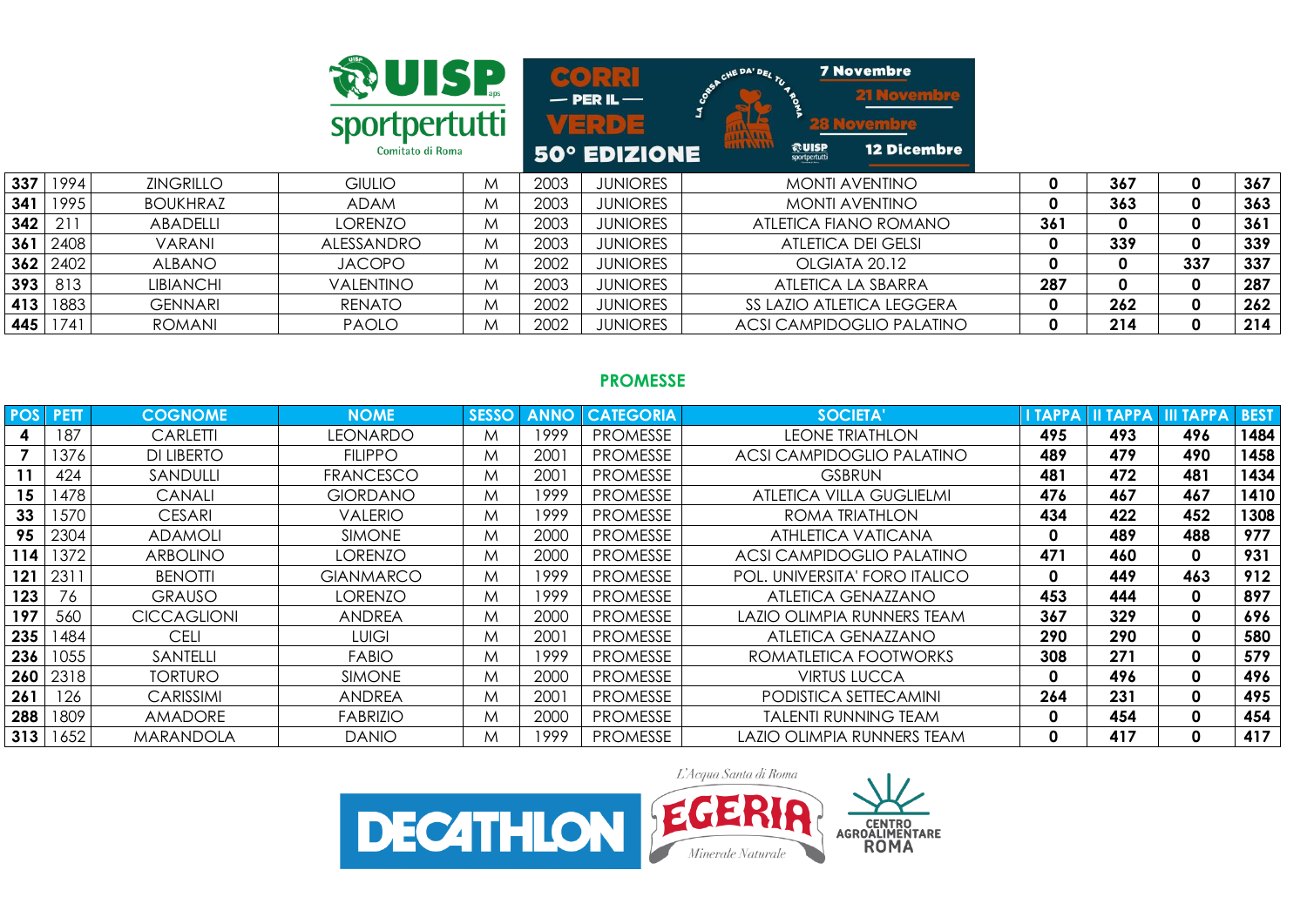

| 362 | l 533<br>. טטט | <b>BEI</b>      | ANDREA           | M | 2000 | <b>PROMESSE</b> | <b>FOOTWORKS</b><br><b>ROMATL</b><br>ATLETICA | 337 |     | 337 |
|-----|----------------|-----------------|------------------|---|------|-----------------|-----------------------------------------------|-----|-----|-----|
| 403 | 1 7 4 7        | <b>MESORACA</b> | <b>GIANMARIO</b> | M | 2001 | <b>PROMESSE</b> | ATLETICA ROMA ACQUACETOSA                     |     | 276 | 276 |
| 462 | 2422           | <b>INSIDONI</b> | <b>EDOARDC</b>   | M | 200  | <b>PROMESSE</b> | <b>ANELLONE</b>                               |     | 164 | 164 |

### **AMATORI**

| <b>POS</b> | <b>PETT</b> | <b>COGNOME</b>       | <b>NOME</b>           | <b>SESSO</b> | <b>ANNO</b> | <b>CATEGORIA</b> | <b>SOCIETA'</b>                      | <b>I TAPPA</b> | <b>II TAPPA</b> | <b>III TAPPA</b> | <b>BEST</b> |
|------------|-------------|----------------------|-----------------------|--------------|-------------|------------------|--------------------------------------|----------------|-----------------|------------------|-------------|
|            | 823         | <b>RIETI</b>         | <b>LORENZO</b>        | M            | 1990        | <b>AMATORI</b>   | ATLETICA LA SBARRA                   | 500            | 499             | 498              | 1497        |
| 3          | 2419        | <b>RIDGER</b>        | <b>MARK FRANCESCO</b> | M            | 1989        | <b>AMATORI</b>   | ATLETICA EXPRIVIA MOLFETTA           | 499            | 492             | 497              | 1488        |
| 6          | 1402        | <b>ODDI</b>          | <b>STEFANO</b>        | M            | 1997        | <b>AMATORI</b>   | ATLETICA COLLEFERRO SEGNI            | 490            | 490             | 494              | 1474        |
| 8          | 1367        | <b>FULGARO</b>       | <b>LUCA</b>           | M            | 1991        | <b>AMATORI</b>   | POLISPORTIVA UNIVERSITÀ FORO ITALICO | 488            | 478             | 482              | 1448        |
| 12         | 1379        | SAVINO               | <b>MICHELE</b>        | M            | 1992        | <b>AMATORI</b>   | POLISPORTIVA UNIVERSITÀ FORO ITALICO | 482            | 466             | 485              | 1433        |
| 19         | 1397        | ROSI                 | <b>DIEGO</b>          | M            | 1990        | <b>AMATORI</b>   | ATLETICA CITTÀ DEI PAPI ANAGNI       | 470            | 457             | 471              | 1398        |
| 34         | 634         | <b>URSITTI</b>       | <b>ALESSIO</b>        | M            | 1998        | <b>AMATORI</b>   | <b>RUNNER TRAINER</b>                | 424            | 434             | 449              | 1307        |
| 39         | 803         | <b>D'ANTONI</b>      | <b>FABRIZIO</b>       | M            | 1987        | <b>AMATORI</b>   | ATLETICA LA SBARRA                   | 409            | 431             | 454              | 1294        |
| 41         | 1057        | <b>SOLIMEI</b>       | <b>EMANUELE</b>       | M            | 1998        | <b>AMATORI</b>   | ROMATLETICA FOOTWORKS                | 416            | 418             | 448              | 1282        |
| 44         | 1475        | <b>CACCIAMANI</b>    | <b>FEDERICO</b>       | M            | 1998        | <b>AMATORI</b>   | <b>ATLETICA VILLA GUGLIELMI</b>      | 431            | 400             | 443              | 1274        |
| 49         | 1378        | <b>COMITO</b>        | <b>FEDERICO</b>       | M            | 1995        | <b>AMATORI</b>   |                                      | 393            | 405             | 438              | 1236        |
| 50         | 825         | <b>SIMONETTI</b>     | <b>ANTONIO</b>        | M            | 1988        | <b>AMATORI</b>   | ATLETICA LA SBARRA                   | 413            | 387             | 435              | 1235        |
| 88         | 2287        | <b>FILIPPONI</b>     | <b>LUCA</b>           | M            | 1998        | <b>AMATORI</b>   | <b>PUROSANGUE ATHLETICS CLUB</b>     | 0              | 500             | 500              | 1000        |
| 89         | 2274        | <b>FAGNANI</b>       | <b>FRANCESCO</b>      | M            | 1987        | <b>AMATORI</b>   | LBM SPORT TEAM                       | 0              | 488             | 495              | 983         |
| 93         | 2458        | CASTELLANO           | <b>LUCA</b>           | M            | 1990        | <b>AMATORI</b>   | LBM SPORT TEAM                       | 0              | 487             | 493              | 980         |
| 93         | 1377        | <b>TELONI</b>        | <b>DAVIDE</b>         | M            | 1992        | <b>AMATORI</b>   | ATLETICA COLLEFERRO SEGNI            | 494            | 486             | 0                | 980         |
| 98         | 1400        | <b>GARGANO</b>       | <b>FRANCESCO</b>      | M            | 1991        | <b>AMATORI</b>   |                                      | 487            | 484             | $\mathbf{0}$     | 971         |
| 103        | 817         | <b>MASTROLORENZO</b> | <b>RAFFAELE</b>       | M            | 1991        | <b>AMATORI</b>   | ATLETICA LA SBARRA                   | 480            | 474             | $\mathbf{0}$     | 954         |
| 118        | 1395        | <b>AVOLIO</b>        | <b>GABRIELE</b>       | M            | 1997        | <b>AMATORI</b>   | ATLETICA VILLA GUGLIELMI             | 464            | 453             | $\mathbf{0}$     | 917         |
| 124        | 1622        | <b>CENTI</b>         | <b>DAVIDE</b>         | M            | 1987        | <b>AMATORI</b>   |                                      | 448            | 435             | 0                | 883         |
| 145        | 1037        | CARUCCIO             | <b>NICOLA</b>         | M            | 1987        | <b>AMATORI</b>   | ROMATLETICA FOOTWORKS                | 419            | 401             | 0                | 820         |

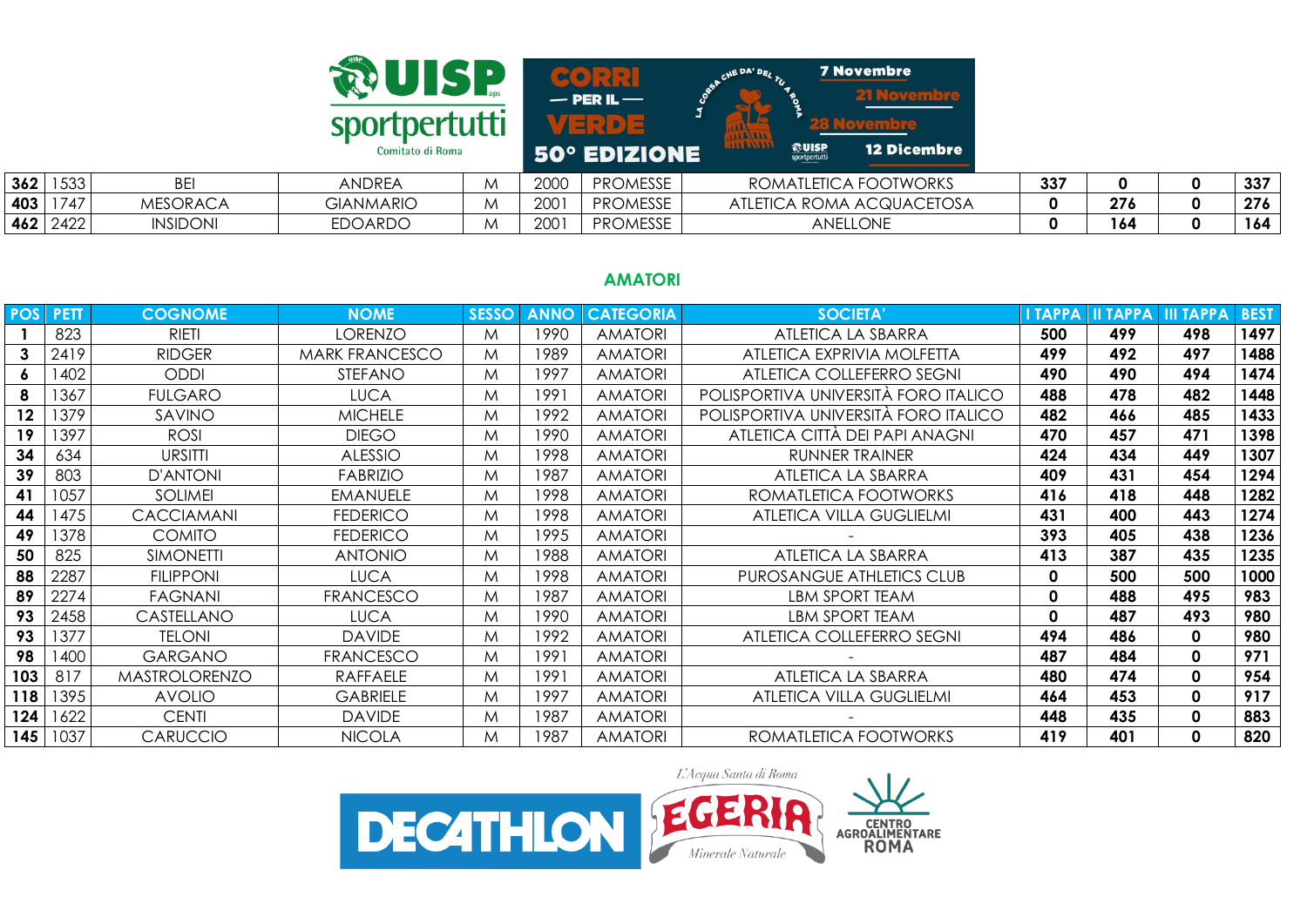|     |      |                          | <b>RUISP</b>        |   | $\infty$ | $-$ PER IL $-$      | <b>7 Novembre</b><br>CHE DA' DEL TU 4 BOS                    |             |             |              |     |
|-----|------|--------------------------|---------------------|---|----------|---------------------|--------------------------------------------------------------|-------------|-------------|--------------|-----|
|     |      |                          | sportpertutti       |   |          | VERDE               | <b>HALALL</b>                                                |             |             |              |     |
|     |      |                          | Comitato di Roma    |   |          | <b>50° EDIZIONE</b> | <b>HAAAM</b><br>@UISP<br><b>12 Dicembre</b><br>sportpertutti |             |             |              |     |
| 150 | 820  | NOTARISTEFANO            | <b>DAVIDE</b>       | M | 1987     | <b>AMATORI</b>      | <b>ATLETICA LA SBARRA</b>                                    | 273         | 223         | 314          | 810 |
| 160 | 1038 | CASTELLANO               | <b>GABRIELE</b>     | M | 1995     | <b>AMATORI</b>      | ROMATLETICA FOOTWORKS                                        | 406         | 373         | 0            | 779 |
| 172 | 28   | ALOE'                    | <b>GIANMARCO</b>    | M | 1991     | <b>AMATORI</b>      | LEPROTTI VILLA ADA                                           | 370         | $\mathbf 0$ | 394          | 764 |
| 188 | 2327 | <b>GIONFRIDDO</b>        | <b>MATTEO</b>       | M | 1994     | <b>AMATORI</b>      |                                                              | $\mathbf 0$ | 342         | 375          | 717 |
| 246 | 78   | <b>ROSSI</b>             | ALESSANDRO          | M | 1989     | <b>AMATORI</b>      | <b>ATLETICA GENAZZANO</b>                                    | 291         | 241         | 0            | 532 |
| 257 | 2410 | <b>CAROLI</b>            | <b>GABRIELE</b>     | M | 1995     | <b>AMATORI</b>      | <b>RCF ROMA SUD</b>                                          | $\mathbf 0$ | 498         | 0            | 498 |
| 261 | 1876 | CUOZZO                   | <b>MATTEO</b>       | M | 1992     | <b>AMATORI</b>      | SS LAZIO ATLETICA LEGGERA                                    | $\mathbf 0$ | 495         | 0            | 495 |
| 268 | 2383 | <b>VIEIRA DE ALMEIDA</b> | <b>ARLINDO</b>      | M | 1992     | <b>AMATORI</b>      | OLGIATA 20.12                                                | $\mathbf 0$ | $\mathbf 0$ | 484          | 484 |
| 273 | 2269 | <b>DE MARCHIS</b>        | <b>TOMMASO</b>      | M | 1994     | <b>AMATORI</b>      |                                                              | $\mathbf 0$ | 477         | $\mathbf{0}$ | 477 |
| 274 | 1745 | CASTELLANO               | ORLANDO             | M | 1997     | <b>AMATORI</b>      | ATLETICA ROMA ACQUACETOSA                                    | $\mathbf 0$ | 476         | $\mathbf 0$  | 476 |
| 277 | 1699 | <b>BARBETTI</b>          | <b>DAVIDE</b>       | M | 1993     | <b>AMATORI</b>      | <b>SPORT RACE</b>                                            | $\mathbf 0$ | 473         | $\mathbf{0}$ | 473 |
| 281 | 2680 | VALENTE                  | COSTANTINO          | M | 1989     | <b>AMATORI</b>      | LBM SPORT TEAM                                               | 0           | $\mathbf 0$ | 462          | 462 |
| 283 | 2409 | <b>GATTO</b>             | <b>GIULIO</b>       | M | 1994     | <b>AMATORI</b>      | PODISTICA COPERTINO                                          | $\mathbf 0$ | 459         | 0            | 459 |
| 292 | 493  | <b>ESTUPINIAN</b>        | <b>GIAMPIERO</b>    | M | 1994     | <b>AMATORI</b>      | <b>CAFFARELLA RUNNERS</b>                                    | 450         | $\mathbf 0$ | 0            | 450 |
| 294 | 832  | <b>VALENTINI</b>         | <b>SIMONE</b>       | M | 1994     | <b>AMATORI</b>      | <b>ATLETICA LA SBARRA</b>                                    | 446         | $\mathbf 0$ | 0            | 446 |
| 365 | 2413 | RAU                      | <b>FRANCESCO</b>    | M | 1993     | <b>AMATORI</b>      |                                                              | $\mathbf 0$ | 332         | $\mathbf 0$  | 332 |
| 368 | 1046 | <b>FERRETTI</b>          | <b>DANIEL</b>       | M | 1988     | <b>AMATORI</b>      | ROMATLETICA FOOTWORKS                                        | 325         | $\mathbf 0$ | $\mathbf 0$  | 325 |
| 375 | 2429 | <b>NERI</b>              | <b>ALESSIO</b>      | M | 1996     | <b>AMATORI</b>      | <b>LBM SPORT TEAM</b>                                        | 0           | 313         | 0            | 313 |
| 382 | 1369 | <b>ACCORSI</b>           | <b>FRANCESCO</b>    | M | 1989     | <b>AMATORI</b>      |                                                              | 304         | $\mathbf 0$ | $\mathbf 0$  | 304 |
| 392 | 2676 | <b>DONATI</b>            | <b>FRANCESCO</b>    | M | 1987     | <b>AMATORI</b>      | <b>ALSIVM LADISPOLI</b>                                      | 0           | $\mathbf 0$ | 294          | 294 |
| 396 | 2412 | <b>De SANCTIS</b>        | <b>VALERIO</b>      | M | 1993     | <b>AMATORI</b>      |                                                              | 0           | 284         | 0            | 284 |
| 401 | 2534 | <b>INDIATI</b>           | <b>ANDREA</b>       | M | 1987     | <b>AMATORI</b>      | PODISTICA POMEZIA                                            | $\mathbf 0$ | $\mathbf 0$ | 278          | 278 |
| 406 | 2502 | DE SALVO                 | <b>DANIELE</b>      | M | 1987     | <b>AMATORI</b>      | ROMATLETICA FOOTWORKS                                        | $\mathbf 0$ | $\mathbf 0$ | 274          | 274 |
| 417 | 1746 | <b>LEONE</b>             | <b>FEDERICO</b>     | M | 1997     | <b>AMATORI</b>      | ATLETICA ROMA ACQUACETOSA                                    | $\mathbf 0$ | 260         | 0            | 260 |
| 430 | 1515 | <b>AMICI</b>             | <b>DAMIANO</b>      | M | 1995     | <b>AMATORI</b>      | ANELLONE                                                     | 236         | 0           | 0            | 236 |
| 433 | 1343 | <b>CENTOGAMBE</b>        | <b>ANDREA</b>       | M | 1992     | <b>AMATORI</b>      |                                                              | 229         | $\mathbf 0$ | $\mathbf{0}$ | 229 |
| 434 | 1440 | PRIMAVERA                | <b>GIORGIO</b>      | M | 1992     | <b>AMATORI</b>      |                                                              | 228         | $\mathbf 0$ | 0            | 228 |
| 436 | 62   | <b>ZANNINI</b>           | <b>MASSIMILIANO</b> | M | 1991     | <b>AMATORI</b>      | LA LEPRE E LA TARTARUGA                                      | 222         | $\mathbf 0$ | $\mathbf{0}$ | 222 |

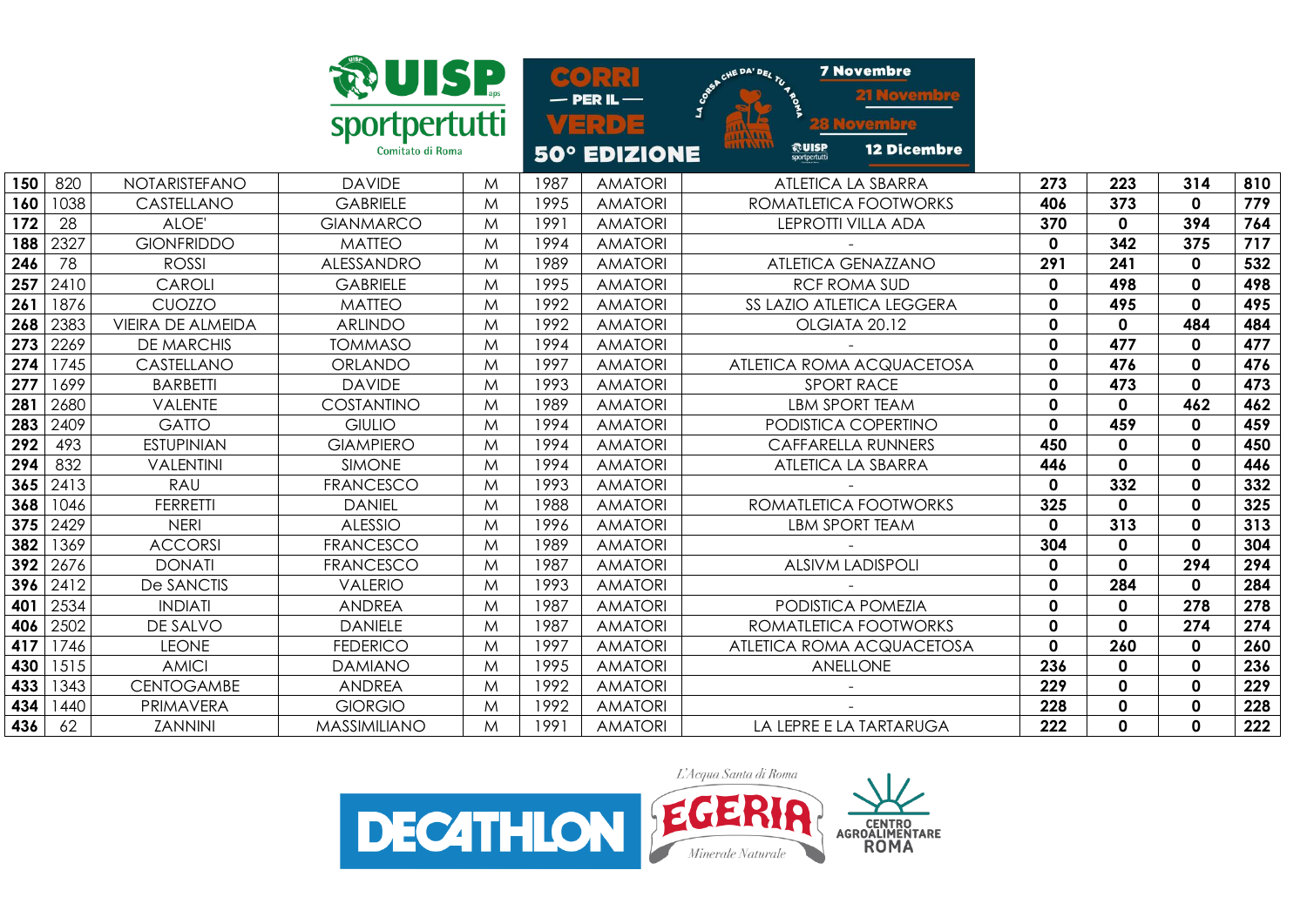|     |          |                   | sportpertutti<br>Comitato di Roma |   |      | $-$ PER IL $-$<br><b>50° EDIZIONE</b> | DA' DE,<br><b>HALAIL</b><br>118231 | <b>RUISP</b><br>sportpertutti | <b>7 Novembre</b><br>21 Novembre<br><b>12 Dicembre</b> |     |     |   |     |
|-----|----------|-------------------|-----------------------------------|---|------|---------------------------------------|------------------------------------|-------------------------------|--------------------------------------------------------|-----|-----|---|-----|
| 449 | 1640     | <b>PIOLI</b>      | <b>FRANCESCO</b>                  | M | 1996 | <b>AMATORI</b>                        |                                    |                               | ATLETICA ROMA ACQUACETOSA                              | 210 | 0   | 0 | 210 |
| 450 | -64      | <b>LUCIANI</b>    | <b>ANDREA</b>                     | M | 1996 | <b>AMATORI</b>                        |                                    |                               | LA LEPRE E LA TARTARUGA                                | 208 | 0   | 0 | 208 |
| 453 | 1771     | <b>DI PANFILO</b> | <b>GIAMPAOLO</b>                  | M | 1991 | <b>AMATORI</b>                        |                                    |                               | ROMATLETICA FOOTWORKS                                  | 0   | 199 | 0 | 199 |
|     | 456 2451 | <b>FINARIU</b>    | <b>EMANUEL</b>                    | M | 1994 | <b>AMATORI</b>                        |                                    |                               | ANELLONE                                               |     | 191 | 0 | 191 |

| <b>POS</b> | <b>PETT</b> | <b>COGNOME</b>    | <b>NOME</b>          | <b>SESSO</b> | <b>ANNO</b> | <b>CATEGORIA</b> | <b>SOCIETA'</b>            | I TAPPA      |              | <b>II TAPPA III TAPPA</b> | <b>BEST</b> |
|------------|-------------|-------------------|----------------------|--------------|-------------|------------------|----------------------------|--------------|--------------|---------------------------|-------------|
| 14         | 79          | PELLE             | <b>SIMONE</b>        | M            | 1984        | MM 35            | ATLETICA GENAZZANO         | 475          | 465          | 480                       | 1420        |
| 21         | 632         | <b>GAFFI</b>      | <b>MIRCO</b>         | M            | 1982        | MM 35            | <b>RUNNER TRAINER</b>      | 463          | 442          | 468                       | 1373        |
| 23         | 1398        | D'AVERSA          | <b>MATTEO</b>        | M            | 1985        | MM 35            | ATLETICA COLLEFERRO SEGNI  | 459          | 445          | 455                       | 1359        |
| 28         | 1528        | <b>LONGO</b>      | <b>MATTEO</b>        | M            | 1985        | MM 35            | <b>ATLETICA DEI GELSI</b>  | 460          | 433          | 459                       | 1352        |
| 51         | 1049        | <b>GIOVE</b>      | <b>MICHELE</b>       | M            | 1982        | MM 35            | ROMATLETICA FOOTWORKS      | 411          | 395          | 426                       | 1232        |
| 92         | 1466        | <b>SCARAMUCCI</b> | <b>LUCA</b>          | M            | 1982        | MM 35            | <b>ISOLA SACRA</b>         | 492          | $\mathbf 0$  | 489                       | 981         |
| 96         | 807         | DI SOMMA          | <b>ANDREA</b>        | M            | 1982        | MM 35            | ATLETICA LA SBARRA         | 347          | 295          | 331                       | 973         |
| 101        | 1408        | <b>BERTACCINI</b> | <b>LUCA</b>          | M            | 1984        | MM 35            | <b>GSBRUN</b>              | 483          | $\mathbf 0$  | 473                       | 956         |
| 112        | 1651        | <b>TRONO</b>      | <b>ISMAELE</b>       | M            | 1984        | MM 35            | LAZIO OLIMPIA RUNNERS TEAM | 0            | 462          | 474                       | 936         |
| 135        | 2326        | <b>RUGGERI</b>    | <b>PAOLO ROBERTO</b> | M            | 1983        | MM 35            | TIBURTINA 2003             | $\mathbf 0$  | 406          | 440                       | 846         |
| 159        | 1527        | <b>PRESICCE</b>   | <b>FABRIZIO</b>      | M            | 1985        | MM 35            | LBM SPORT TEAM             | 382          | 0            | 404                       | 786         |
| 175        | 1052        | <b>MARINELLI</b>  | <b>PAOLO</b>         | M            | 1984        | MM 35            | ROMATLETICA FOOTWORKS      | 388          | 362          | 0                         | 750         |
| 200        | 1465        | <b>RICCI</b>      | <b>GIUSEPPE</b>      | M            | 1984        | MM 35            |                            | 356          | 334          | $\mathbf{0}$              | 690         |
| 238        | 1659        | <b>GIGLI</b>      | <b>ATTILIO</b>       | M            | 1984        | MM 35            | <b>COLLI ANIENE</b>        | 0            | 237          | 330                       | 567         |
| 259        | 2303        | <b>TROISI</b>     | <b>DANIELE</b>       | M            | 1985        | MM 35            |                            | 0            | 497          | 0                         | 497         |
| 264        | 2569        | <b>ALOISI</b>     | <b>EMANUELE</b>      | M            | 1985        | MM 35            | <b>GRUPPO MILLEPIEDI</b>   | $\mathbf 0$  | $\mathbf 0$  | 491                       | 491         |
| 280        | 127         | <b>MANCINI</b>    | <b>ADRIANO</b>       | M            | 1982        | MM 35            | PODISTICA SETTECAMINI      | 465          | $\mathbf{0}$ | 0                         | 465         |
| 290        | 2332        | <b>TESTA</b>      | <b>MAURIZIO</b>      | M            | 1983        | MM 35            | ATLETICA COLLEFERRO SEGNI  | 0            | 451          | 0                         | 451         |
| 295        | 2272        | De SIMONE         | Emanuele             | M            | 1985        | MM 35            | RCF ROMA SUD               | $\mathbf{0}$ | $\mathbf{0}$ | 445                       | 445         |
| 321        | 81          | <b>ODDI</b>       | <b>GIOVANNI</b>      | M            | 1983        | MM 35            | <b>COLLI ANIENE</b>        | 227          | 172          | 0                         | 399         |

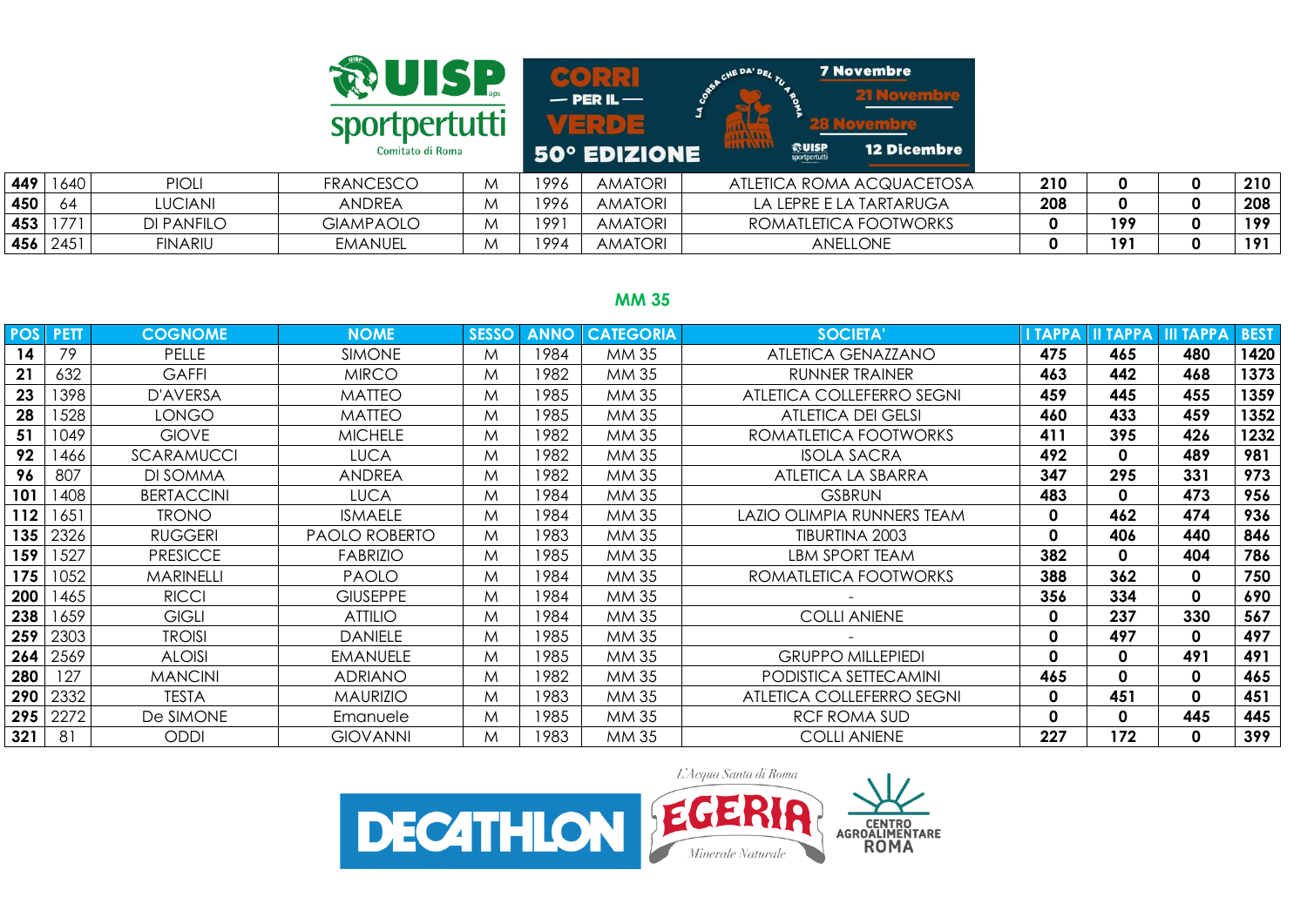|     |      |                  | sportpertutti<br>Comitato di Roma |   |      | $-$ PER IL $-$<br><b>50° EDIZIONE</b> | $E$ DA' D <sub>E</sub><br>TLA<br>11A/11<br><b>HAAA</b> | $\frac{1}{\frac{1}{2}}$ <b>UISP</b> | <b>7 Novembre</b><br><b>21 Novembre</b><br>12 Dicembre |     |     |   |     |
|-----|------|------------------|-----------------------------------|---|------|---------------------------------------|--------------------------------------------------------|-------------------------------------|--------------------------------------------------------|-----|-----|---|-----|
| 325 | 1879 | <b>GETULI</b>    | <b>FABRIZIO</b>                   | M | 1985 | MM 35                                 |                                                        |                                     | SS LAZIO ATLETICA LEGGERA                              | 0   | 393 | 0 | 393 |
| 326 | 1629 | <b>CHIATANTE</b> | <b>ANDREA GIOVANNI</b>            | M | 1986 | MM 35                                 |                                                        |                                     | DUE PONTI                                              | 392 |     | 0 | 392 |
|     |      |                  |                                   |   |      |                                       |                                                        |                                     |                                                        |     |     |   |     |

| ا 326 | 1629       | <b>CHIATANTE</b> | ANDREA GIOVANNI  | M | 1986 | MM 35 | DUE PONTI                 | 392 |     | 392 |
|-------|------------|------------------|------------------|---|------|-------|---------------------------|-----|-----|-----|
|       | 346   2461 | RAMPA            | ANDREA           | M | 1984 | MM 35 | ACSI CAMPIDOGLIO PALATINO |     | 354 | 354 |
| 357   | 1843       | <b>TRAMONTI</b>  | GABRIELE         | M | 1982 | MM 35 | RUNNER TRAINER            |     | 343 | 343 |
| 389   |            | FABRINI          | VALENTINO        | M | 1982 | MM 35 | ROMATLETICA FOOTWORKS     |     | 297 | 297 |
| 407   | 2302       | DELL'OLIO        | <b>VITALIANO</b> | M | 982  | MM 35 | GSBRUN                    |     | 272 | 272 |
| 420   | 1577       | <b>PICCIONI</b>  | AURELIO          | M | 1984 | MM 35 | PODISTICA SOLIDARIETA'    |     | 258 | 258 |

| <b>POS</b> | <b>PETT</b> | <b>COGNOME</b>     | <b>NOME</b>     | <b>SESSO</b> | <b>ANNO</b> | <b>CATEGORIA</b> | <b>SOCIETA'</b>           | <b>I TAPPA</b> | <b>II TAPPA</b> | <b>II TAPPA</b> | <b>BEST</b> |
|------------|-------------|--------------------|-----------------|--------------|-------------|------------------|---------------------------|----------------|-----------------|-----------------|-------------|
| 16         | 795         | ALBANESE           | <b>VALERIO</b>  | M            | 1981        | MM 40            | ATLETICA LA SBARRA        | 469            | 458             | 477             | 1404        |
| 16         | 465         | <b>PITOCCO</b>     | <b>MIRCO</b>    | M            | 1981        | MM 40            | SS LAZIO ATLETICA LEGGERA | 473            | 461             | 470             | 1404        |
| 22         | 1627        | <b>MORGANTINI</b>  | <b>DANIELE</b>  | M            | 1981        | MM 40            | LEPROTTI VILLA ADA        | 458            | 446             | 458             | 1362        |
| 24         | 1399        | <b>PIACENTINI</b>  | UMBERTINO       | M            | 1978        | MM 40            | ATLETICA COLLEFERRO SEGNI | 445            | 438             | 472             | 1355        |
| 31         | 58          | DE BRASI           | <b>VINCENZO</b> | M            | 1981        | MM 40            | <b>ATLETICA CECCHINA</b>  | 432            | 441             | 457             | 1330        |
| 36         | 510         | <b>AGOSTINO</b>    | <b>GIUSEPPE</b> | M            | 1978        | MM 40            | PODISTICA POMEZIA         | 444            | 414             | 442             | 1300        |
| 36         | 504         | <b>PRINCIPI</b>    | ALESSANDRO      | M            | 1979        | MM 40            | LBM SPORT TEAM            | 407            | 427             | 466             | 1300        |
| 41         | 831         | <b>VENTAFRIDDA</b> | COSIMO          | M            | 1980        | MM 40            | ATLETICA LA SBARRA        | 430            | 411             | 441             | 1282        |
| 48         | 1299        | <b>SERRA</b>       | <b>GIOVANNI</b> | M            | 1979        | MM 40            | <b>SCAVO 2000</b>         | 429            | 382             | 429             | 1240        |
| 52         | 190         | <b>BARGIACCHI</b>  | <b>ALESSIO</b>  | M            | 1980        | MM 40            | ATLETICA DEI GELSI        | 426            | 384             | 418             | 1228        |
| 62         | 52          | PITTALA'           | <b>PAOLO</b>    | M            | 1980        | MM 40            | PODISTICA SOLIDARIETA'    | 389            | 371             | 420             | 1180        |
| 97         | 1361        | <b>GRAVINA</b>     | <b>BRUNO</b>    | M            | 1979        | MM 40            | ATLETICA CEPRANO          | 491            | 481             | $\mathbf 0$     | 972         |
| 106        | 458         | <b>MUSTAZZA</b>    | <b>VITO</b>     | M            | 1980        | MM 40            |                           | 477            | 470             | 0               | 947         |
| 110        | 446         | <b>BRUNORI</b>     | <b>ALESSIO</b>  | M            | 1981        | MM 40            | <b>JUST RUN</b>           | 466            | $\mathbf{0}$    | 475             | 941         |
| 111        | 806         | DI BENEDETTO       | <b>MARIO</b>    | M            | 1979        | MM 40            | ATLETICA LA SBARRA        | 474            | 464             | $\mathbf{0}$    | 938         |
| 116        | 1056        | <b>SECCI</b>       | <b>ENRICO</b>   | M            | 1977        | MM 40            | ROMATLETICA FOOTWORKS     | 307            | 263             | 353             | 923         |
| 119        | 89          | <b>DI IELSI</b>    | <b>STEFANO</b>  | M            | 1977        | MM 40            | <b>COLLI ANIENE</b>       | 462            | 452             | $\mathbf{0}$    | 914         |

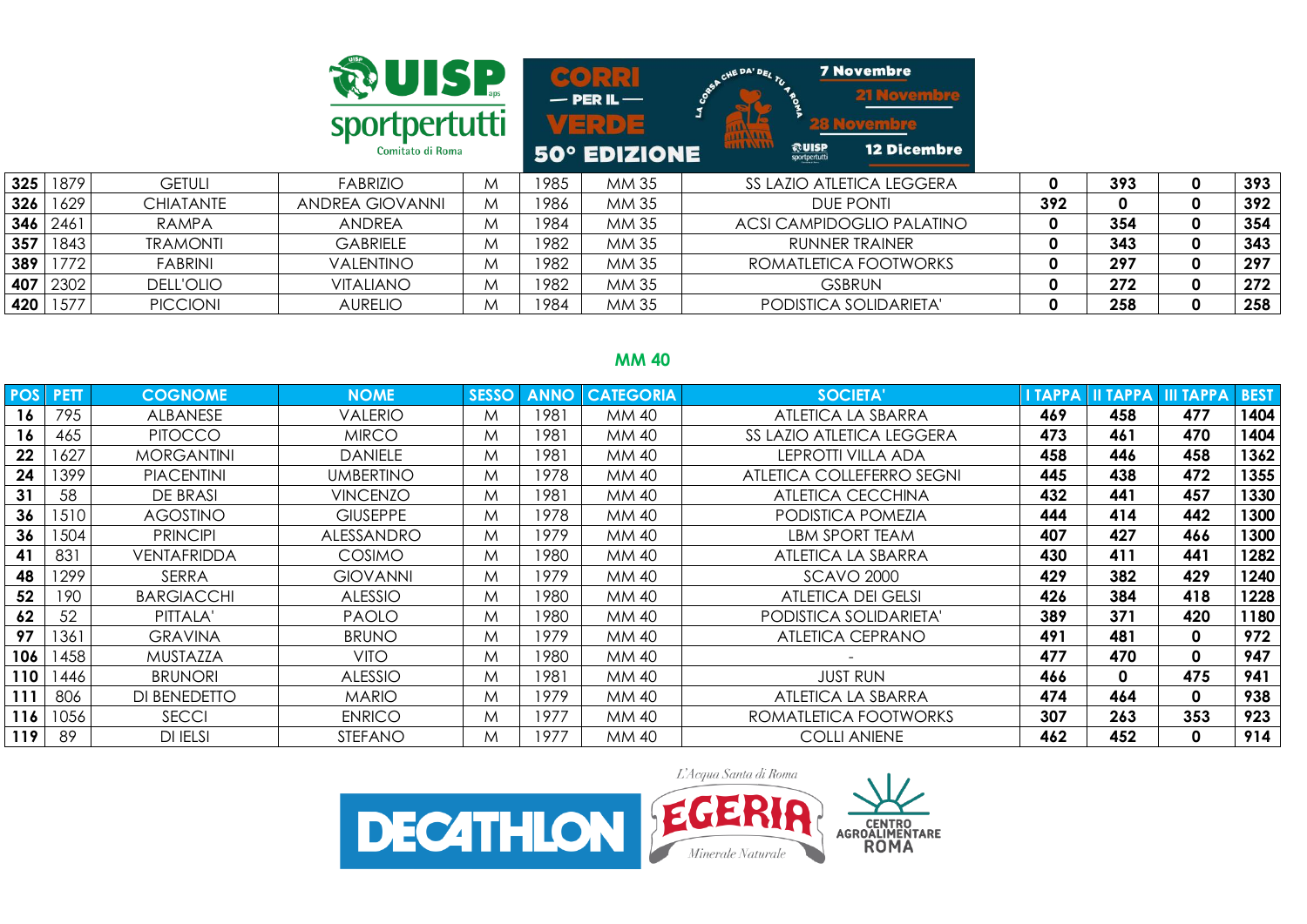|     |      |                     | <b>RUISP</b>     |                                   | $\alpha$ $\alpha$ $\alpha$ | R <sub>1</sub>                                 | CHE DA' DEL TU 4 BOS                                      | <b>7 Novembre</b>                     |             |             |             |     |
|-----|------|---------------------|------------------|-----------------------------------|----------------------------|------------------------------------------------|-----------------------------------------------------------|---------------------------------------|-------------|-------------|-------------|-----|
|     |      |                     |                  | sportpertutti<br>Comitato di Roma |                            | $-$ PER IL $-$<br>VERDE<br><b>50° EDIZIONE</b> | <b>HALAIL</b><br>1141111<br><b>@UISP</b><br>sportpertutti | <b>12 Dicembre</b>                    |             |             |             |     |
| 144 | 2319 | <b>CAPONERA</b>     | ALESSANDRO       | M                                 | 1980                       | MM 40                                          |                                                           | <b>GIOVANNI SCAVO VELLETRI</b>        | $\mathbf 0$ | 397         | 425         | 822 |
| 147 | 822  | <b>PADUANO</b>      | <b>VINCENZO</b>  | M                                 | 1981                       | MM 40                                          |                                                           | <b>ATLETICA LA SBARRA</b>             | 427         | 392         | 0           | 819 |
| 158 | 553  | <b>BERIONNE</b>     | <b>STEFANO</b>   | M                                 | 1978                       | <b>MM 40</b>                                   |                                                           | LAZIO OLIMPIA RUNNERS TEAM            | 404         | 383         | $\mathbf 0$ | 787 |
| 165 | 1676 | <b>CONTI</b>        | ALESSANDRO       | M                                 | 1980                       | MM 40                                          |                                                           | <b>ATLETICA CECCHINA</b>              | $\mathbf 0$ | 360         | 409         | 769 |
| 166 | 669  | COLASANTE           | <b>RICCARDO</b>  | M                                 | 1977                       | MM 40                                          |                                                           | <b>GRUPPO MILLEPIEDI</b>              | 364         | $\mathbf 0$ | 403         | 767 |
| 180 | 1043 | <b>DE STEFANO</b>   | <b>BARBATO</b>   | M                                 | 1979                       | MM 40                                          |                                                           | ROMATLETICA FOOTWORKS                 | 371         | 370         | $\mathbf 0$ | 741 |
| 189 | 1416 | <b>ORANGES</b>      | <b>THOMAS</b>    | M                                 | 1979                       | <b>MM 40</b>                                   |                                                           |                                       | 369         | 347         | $\mathbf 0$ | 716 |
| 191 | 830  | <b>TUFO</b>         | <b>MARCO</b>     | M                                 | 1981                       | MM 40                                          |                                                           | ATLETICA LA SBARRA                    | 341         | $\mathbf 0$ | 374         | 715 |
| 192 | 463  | <b>RINALDI TUFI</b> | <b>FRANCESCO</b> | M                                 | 1978                       | MM 40                                          |                                                           | SS LAZIO ATLETICA LEGGERA             | 377         | 335         | $\mathbf 0$ | 712 |
| 194 | 1707 | <b>PADUANO</b>      | <b>RAFFAELE</b>  | M                                 | 1980                       | MM 40                                          |                                                           | <b>ATLETICA LA SBARRA</b>             | $\mathbf 0$ | 324         | 378         | 702 |
| 229 | 796  | <b>ATTANASIO</b>    | <b>SIMONE</b>    | M                                 | 1980                       | MM 40                                          |                                                           | <b>ATLETICA LA SBARRA</b>             | 322         | 288         | $\mathbf 0$ | 610 |
| 231 | 991  | LORUSSO             | <b>MARTINO</b>   | M                                 | 1977                       | MM 40                                          |                                                           | RIFONDAZIONE PODISTICA                | 334         | 259         | $\mathbf 0$ | 593 |
| 232 | 989  | <b>DI MAIO</b>      | <b>MAURIZIO</b>  | M                                 | 1978                       | MM 40                                          |                                                           | RIFONDAZIONE PODISTICA                | 317         | 273         | $\mathbf 0$ | 590 |
| 238 | 51   | <b>MINELLA</b>      | <b>DIEGO</b>     | M                                 | 1979                       | MM 40                                          |                                                           | PODISTICA SOLIDARIETA'                | 391         | 176         | $\mathbf 0$ | 567 |
| 243 | 797  | <b>BALESTRA</b>     | <b>SIMONE</b>    | M                                 | 1981                       | MM 40                                          |                                                           | <b>ATLETICA LA SBARRA</b>             | 294         | 250         | $\mathbf 0$ | 544 |
| 269 |      | <b>CASALINI</b>     | <b>VITTORIO</b>  | M                                 | 1978                       | MM 40                                          |                                                           | <b>TIRRENO ATLETICA CIVITAVECCHIA</b> | $\mathbf 0$ | $\mathbf 0$ | 483         | 483 |
| 270 | 2004 | <b>RUPP</b>         | <b>FEDERICO</b>  | M                                 | 1981                       | MM 40                                          |                                                           | ROMATLETICA FOOTWORKS                 | $\mathbf 0$ | 482         | $\mathbf 0$ | 482 |
| 271 | 2007 | <b>TESTERO</b>      | <b>ROBERTO</b>   | M                                 | 1979                       | MM 40                                          |                                                           | ROMATLETICA FOOTWORKS                 | $\mathbf 0$ | 480         | $\mathbf 0$ | 480 |
| 274 | 1639 | LITTI               | <b>MAURO</b>     | M                                 | 1979                       | MM 40                                          |                                                           | ATLETICA ROMA ACQUACETOSA             | 209         | $\mathbf 0$ | 267         | 476 |
| 286 | 2415 | CAPANNOLO           | <b>VALERIO</b>   | M                                 | 1981                       | MM 40                                          |                                                           | <b>VITAMINA RUNNING TEAM</b>          | $\mathbf 0$ | 455         | $\mathbf 0$ | 455 |
| 293 | 2298 | <b>CLEMENTI</b>     | <b>CLAUDIO</b>   | M                                 | 1981                       | MM 40                                          |                                                           | <b>GSBRUN</b>                         | $\mathbf 0$ | 447         | $\mathbf 0$ | 447 |
| 300 | 1662 | <b>BELLOTTI</b>     | <b>TIBERIO</b>   | M                                 | 1980                       | MM 40                                          |                                                           | <b>CALI ROMA XIII</b>                 | $\mathbf 0$ | 439         | $\mathbf 0$ | 439 |
| 303 | 59   | <b>LAVECCHIA</b>    | <b>FRANCESCO</b> | M                                 | 1978                       | MM 40                                          |                                                           | <b>ATLETICA CECCHINA</b>              | 437         | $\mathbf 0$ | 0           | 437 |
| 305 | 1425 | D'ANGIÓ             | <b>EMANUELE</b>  | M                                 | 1980                       | MM 40                                          |                                                           | <b>CAFFARELLA RUNNERS</b>             | 435         | $\mathbf 0$ | $\mathbf 0$ | 435 |
| 310 | 2459 | <b>DI STEFANO</b>   | <b>DAVIDE</b>    | M                                 | 1981                       | MM 40                                          |                                                           | <b>VITAMINA RUNNING TEAM</b>          | $\mathbf 0$ | 425         | $\mathbf 0$ | 425 |
| 316 | 1269 | BOI                 | <b>PAOLO</b>     | M                                 | 1980                       | MM 40                                          |                                                           | <b>SCAVO 2000</b>                     | 414         | $\mathbf 0$ | $\mathbf 0$ | 414 |
| 336 | 2686 | POZZOLO             | ALESSANDRO       | M                                 | 1978                       | MM 40                                          |                                                           | D+TRAIL                               | 0           | $\mathbf 0$ | 372         | 372 |
| 347 | 464  | STELLATI            | <b>ANDREA</b>    | M                                 | 1978                       | MM 40                                          |                                                           | SS LAZIO ATLETICA LEGGERA             | 353         | 0           | 0           | 353 |

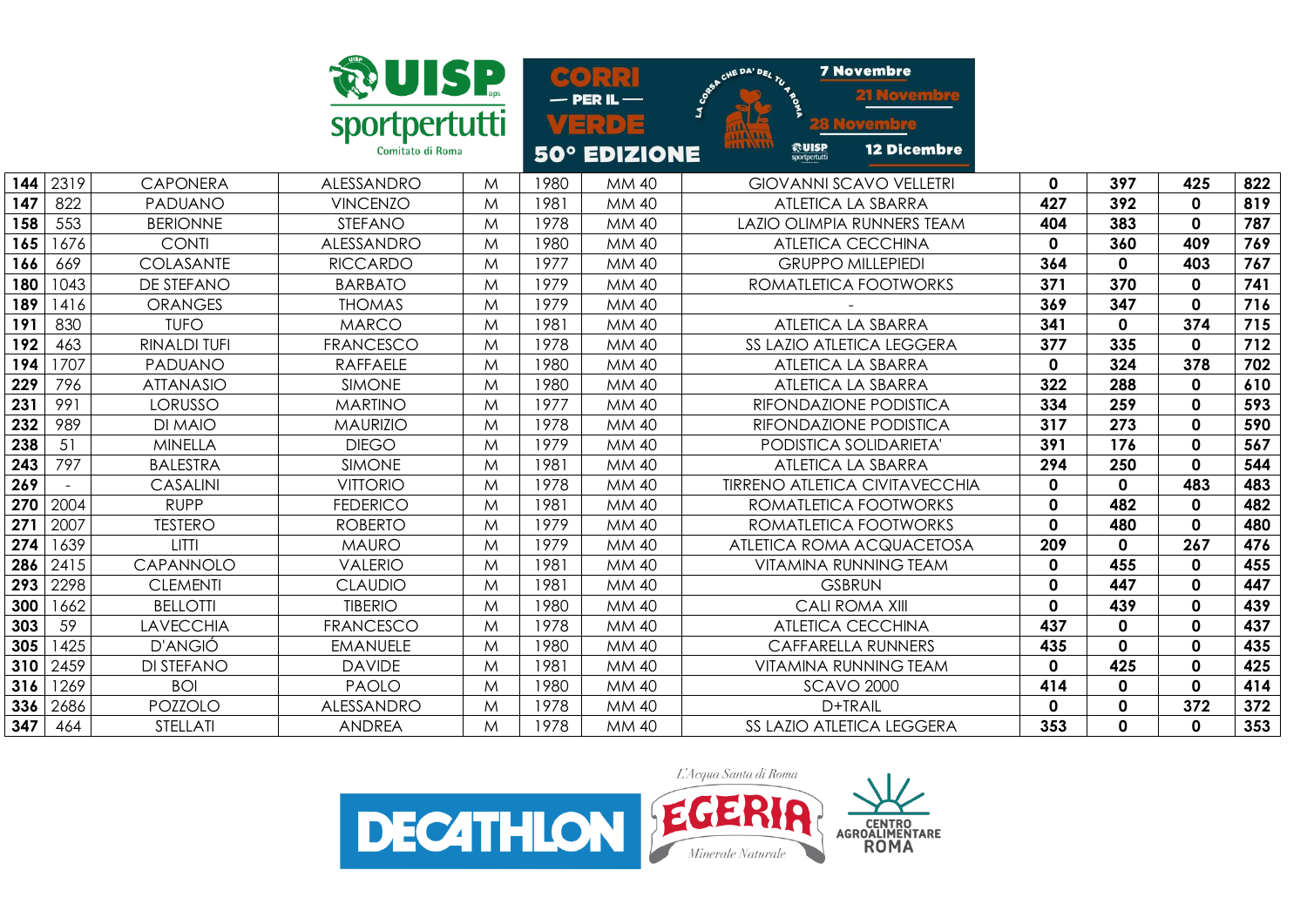|     |          |                    | sportpertutti<br>Comitato di Roma |   |       | $\left[ 3 \right]$<br>$-$ PER IL $-$<br>$V = (0,1)$<br><b>50° EDIZIONE</b> | HE DA' DEL<br><b>HALALL</b><br>$\frac{1}{\frac{1}{2}}$ <b>COULSP</b> | <b>7 Novembre</b><br><b>21 Novembre</b><br><b>12 Dicembre</b> |     |             |             |     |
|-----|----------|--------------------|-----------------------------------|---|-------|----------------------------------------------------------------------------|----------------------------------------------------------------------|---------------------------------------------------------------|-----|-------------|-------------|-----|
| 349 | 1878     | SPALVIERI          | <b>PAOLO</b>                      | M | 1979. | MM 40                                                                      |                                                                      | SS LAZIO ATLETICA LEGGERA                                     | 0   | 350         | $\mathbf 0$ | 350 |
| 359 | 1054     | RANATI             | <b>MARCO</b>                      | M | 1979  | MM 40                                                                      |                                                                      | ROMATLETICA FOOTWORKS                                         | 342 | 0           | 0           | 342 |
|     | 372 2290 | <b>PAGHERA</b>     | <b>MARCO</b>                      | M | 1979. | MM 40                                                                      |                                                                      | VITAMINA RUNNING TEAM                                         | 0   | 317         | $\mathbf 0$ | 317 |
| 383 | 1661     | <b>TOCH</b>        | <b>IVAN</b>                       | M | 1979  | MM 40                                                                      |                                                                      | CALI ROMA XIII                                                | 0   | 302         | $\mathbf 0$ | 302 |
| 391 | 1041     | <b>CRESCIMANNO</b> | <b>SIMONE</b>                     | M | 1977  | MM 40                                                                      |                                                                      | ROMATLETICA FOOTWORKS                                         | 295 | $\mathbf 0$ | 0           | 295 |
| 447 | 96       | <b>SCARDIGNO</b>   | <b>MAURO</b>                      | М | 1977  | MM 40                                                                      |                                                                      | US ROMA 83                                                    | 213 | 0           | 0           | 213 |

| <b>POS</b> | <b>PETT</b> | <b>COGNOME</b>   | <b>NOME</b>         | <b>SESSO</b> | <b>ANNO</b> | <b>CATEGORIA</b> | <b>SOCIETA</b>                  | <b>TAPPA</b> | <b>II TAPPA</b> | <b>III TAPPA</b> | <b>BEST</b> |
|------------|-------------|------------------|---------------------|--------------|-------------|------------------|---------------------------------|--------------|-----------------|------------------|-------------|
| 5.         | 815         | <b>LUPINETTI</b> | <b>FABIO</b>        | M            | 1972        | MM 45            | ATLETICA LA SBARRA              | 496          | 491             | 492              | 1479        |
| 10         | 1061        | <b>VIGLIOTTI</b> | <b>GIULIANO</b>     | M            | 1976        | MM 45            | ROMATLETICA FOOTWORKS           | 478          | 471             | 486              | 1435        |
| 16         | 56          | <b>DANESE</b>    | <b>GIOVANNI</b>     | M            | 1976        | MM 45            | ATLETICA CECCHINA               | 472          | 456             | 476              | 1404        |
| 24         | 1364        | DELL'OLIO        | <b>MAURIZIO</b>     | M            | 1975        | MM 45            | OSTIA TRACK & FIELD             | 455          | 436             | 464              | 1355        |
| 24         | 1426        | <b>MINOTTI</b>   | <b>ROBERTO</b>      | M            | 1972        | MM 45            | ATLETICA COLLEFERRO SEGNI       | 456          | 448             | 451              | 1355        |
| 29         | 1530        | <b>BENELLI</b>   | <b>PAOLO</b>        | M            | 1973        | MM 45            | <b>GUIDA SICURA</b>             | 449          | 443             | 453              | 1345        |
| 35         | 54          | SOARES           | CARLO               | M            | 1972        | MM 45            | PODISTICA SOLIDARIETA'          | 436          | 423             | 446              | 1305        |
| 40         | 1359        | <b>FURIO</b>     | <b>GAETANO</b>      | M            | 1976        | MM 45            | NUOVA ATLETICA CISTERNA         | 425          | 419             | 447              | 1291        |
| 53         | 1274        | <b>CHIAPPONE</b> | GIORGIO             | M            | 1975        | MM 45            | <b>SCAVO 2000</b>               | 403          | 391             | 432              | 1226        |
| 58         | 811         | <b>GIANCARLI</b> | <b>FABIO</b>        | M            | 1972        | MM 45            | ATLETICA LA SBARRA              | 405          | 388             | 423              | 1216        |
| 74         | 1438        | <b>MARRAZZO</b>  | <b>FRANCO</b>       | M            | 1976        | MM 45            | <b>FARATLETICA</b>              | 360          | 338             | 397              | 1095        |
| 75         | 981         | SQUILLACCIOTTI   | <b>PAOLO</b>        | M            | 1975        | MM 45            | RIFONDAZIONE PODISTICA          | 363          | 328             | 398              | 1089        |
| 78         | 833         | <b>VENTRE</b>    | <b>MASSIMILIANO</b> | M            | 1974        | MM 45            | ATLETICA LA SBARRA              | 352          | 323             | 384              | 1059        |
| 81         | 1420        | <b>UBALDINI</b>  | <b>DAVIDE</b>       | M            | 1975        | MM 45            | <b>ATLETICA VILLA GUGLIELMI</b> | 358          | 325             | 364              | 1047        |
| 122        | 1808        | <b>MANDOLITI</b> | ALESSANDRO          | M            | 1974        | MM 45            | <b>TALENTI RUNNING TEAM</b>     | 0            | 437             | 465              | 902         |
| 127        | 1268        | <b>BOCCANERA</b> | <b>GIANLUCA</b>     | M            | 1973        | MM 45            | <b>SCAVO 2000</b>               | 447          | 421             | $\mathbf{0}$     | 868         |
| 129        | 804         | DE GRANDIS       | <b>FABRIZIO</b>     | M            | 1972        | MM 45            | ATLETICA LA SBARRA              | 454          | 410             | $\mathbf{0}$     | 864         |
| 130        | 1272        | CASSARINO        | <b>GIANLUCA</b>     | M            | 1973        | MM 45            | <b>SCAVO 2000</b>               | 292          | 244             | 326              | 862         |

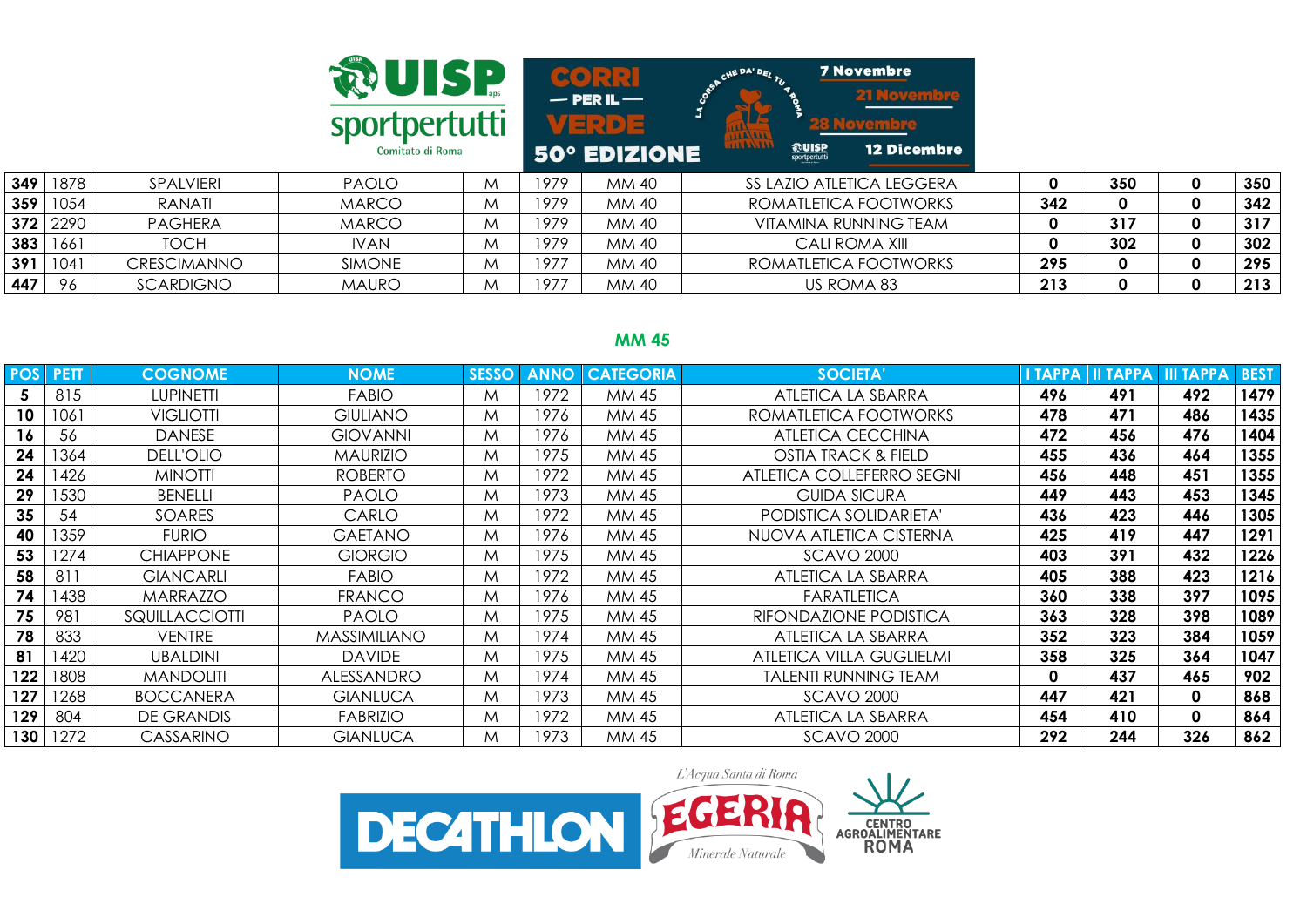| sportpertutti<br>Comitato di Roma |
|-----------------------------------|

A CHE DAY DEL 70 **7 Novembre**  $\infty$   $\bullet$  ) **Novembre**  $-$  PER IL  $\tilde{f}$ **TERDE** <u>Novembre</u>  $118/111$ 84.44 **ROUISP**<br>sportpertutti **12 Dicembre** 50° EDIZIONE

| 134 | 1340 | <b>BASILE</b>     | ALESSANDRO        | M | 1973 | MM 45        | ATLETICA CECCANO                      | 440 | 409         | $\mathbf 0$  | 849 |
|-----|------|-------------------|-------------------|---|------|--------------|---------------------------------------|-----|-------------|--------------|-----|
| 139 | 1352 | <b>PALLESCHI</b>  | <b>DANIELE</b>    | M | 1976 | <b>MM45</b>  |                                       | 423 | 413         | $\mathbf 0$  | 836 |
| 140 | 1829 | <b>RUPERTO</b>    | <b>LUIGI</b>      | M | 1973 | <b>MM45</b>  | <b>LEONE TRIATHLON</b>                | 0   | 398         | 436          | 834 |
| 149 | 794  | <b>AGOSTINI</b>   | <b>STEFANO</b>    | M | 1974 | MM 45        | ATLETICA LA SBARRA                    | 410 | 402         | $\mathbf 0$  | 812 |
| 161 | 821  | <b>OLIVIERO</b>   | <b>GIANCARLO</b>  | M | 1976 | <b>MM45</b>  | ATLETICA LA SBARRA                    | 401 | 377         | $\mathbf 0$  | 778 |
| 174 | 208  | <b>MECHELLI</b>   | <b>ALESSIO</b>    | M | 1975 | <b>MM45</b>  | ATLETICA FIANO ROMANO                 | 379 | 375         | $\mathbf 0$  | 754 |
| 178 | 824  | <b>TRANSULTI</b>  | <b>GIANFRANCO</b> | M | 1975 | <b>MM45</b>  | ATLETICA LA SBARRA                    | 390 | 359         | $\mathbf 0$  | 749 |
| 186 | 1817 | <b>BERNARD</b>    | <b>MAURIZIO</b>   | M | 1973 | <b>MM45</b>  | LEPROTTI VILLA ADA                    | 0   | 326         | 393          | 719 |
| 186 | 29   | <b>CURATOLO</b>   | PIERPAOLO         | M | 1972 | <b>MM45</b>  | <b>LEPROTTI VILLA ADA</b>             | 234 | 200         | 285          | 719 |
| 196 | 1529 | <b>CAPPUCCINI</b> | <b>DANIELE</b>    | M | 1973 | <b>MM45</b>  | <b>TIVOLI MARATHON</b>                | 336 | $\mathbf 0$ | 362          | 698 |
| 201 | 61   | <b>SEGATORI</b>   | <b>RAUL</b>       | M | 1975 | MM 45        | <b>ATLETICA CECCHINA</b>              | 232 | 180         | 277          | 689 |
| 203 | 2006 | <b>TESTERO</b>    | <b>MARCO</b>      | M | 1976 | <b>MM45</b>  | ROMATLETICA FOOTWORKS                 | 0   | 316         | 363          | 679 |
| 211 | 1517 | <b>BALZANO</b>    | <b>GIUSEPPE</b>   | M | 1973 | <b>MM45</b>  | <b>RUN</b>                            | 343 | 315         | $\mathbf{0}$ | 658 |
| 215 | 814  | <b>LITTA</b>      | <b>FRANCESCO</b>  | M | 1974 | MM 45        | ATLETICA LA SBARRA                    | 314 | 0           | 339          | 653 |
| 216 | 57   | <b>BILOTTI</b>    | <b>ROBERTO</b>    | M | 1972 | <b>MM45</b>  | <b>ATLETICA CECCHINA</b>              | 326 | $\mathbf 0$ | 324          | 650 |
| 220 | 1514 | <b>CERRONE</b>    | <b>EMILIANO</b>   | M | 1976 | <b>MM45</b>  | <b>ISOLA SACRA</b>                    | 338 | 304         | $\mathbf 0$  | 642 |
| 224 | 975  | <b>IUELE</b>      | <b>ANTONIO</b>    | M | 1973 | MM 45        | RIFONDAZIONE PODISTICA                | 344 | 279         | $\mathbf 0$  | 623 |
| 225 | 982  | <b>GIANUARIO</b>  | <b>FABRIZIO</b>   | M | 1976 | <b>MM45</b>  | RIFONDAZIONE PODISTICA                | 302 | 318         | $\mathbf 0$  | 620 |
| 230 | 35   | <b>FORCINA</b>    | <b>MARCO</b>      | M | 1975 | MM 45        | PODISTICA SOLIDARIETA'                | 296 | 299         | $\mathbf 0$  | 595 |
| 233 | 2265 | <b>TOZZI</b>      | <b>STEFANO</b>    | M | 1975 | MM 45        | <b>OSTIA TRACK'N FIELD</b>            | 0   | 247         | 341          | 588 |
| 234 | 2457 | ANSELMI           | <b>GIOVANNI</b>   | M | 1976 | <b>MM45</b>  | PIANO MA ARRIVIAMO                    | 0   | 246         | 336          | 582 |
| 247 | 48   | <b>LINEO</b>      | <b>GIOVANNI</b>   | M | 1972 | <b>MM45</b>  | PODISTICA SOLIDARIETA'                | 277 | 253         | $\mathbf 0$  | 530 |
| 251 | 207  | SQUADRANI         | <b>MAURIZIO</b>   | M | 1975 | MM 45        | ATLETICA FIANO ROMANO                 | 284 | 228         | $\mathbf{0}$ | 512 |
| 254 | 1053 | <b>PERCACCIO</b>  | <b>RICCARDO</b>   | M | 1976 | MM 45        | ROMATLETICA FOOTWORKS                 | 275 | 233         | $\mathbf 0$  | 508 |
| 278 | 2416 | ANGELUCCI         | <b>GIUSEPPE</b>   | M | 1974 | MM 45        | SPARTAN SPORT ACADEMY                 | 0   | 469         | $\mathbf 0$  | 469 |
| 279 | 2682 | <b>TOFI</b>       | <b>FELICE</b>     | M | 1972 | <b>MM45</b>  | <b>TIRRENO ATLETICA CIVITAVECCHIA</b> | 0   | $\mathbf 0$ | 469          | 469 |
| 290 | 1512 | SARCHESE          | <b>CHRISTIAN</b>  | M | 1974 | MM 45        | <b>VILLA ADA</b>                      | 451 | $\mathbf 0$ | 0            | 451 |
| 297 | 1356 | <b>MANZINI</b>    | <b>RICCARDO</b>   | M | 1972 | <b>MM 45</b> | PODISTICA POMEZIA                     | 443 | $\mathbf 0$ | $\mathbf{0}$ | 443 |

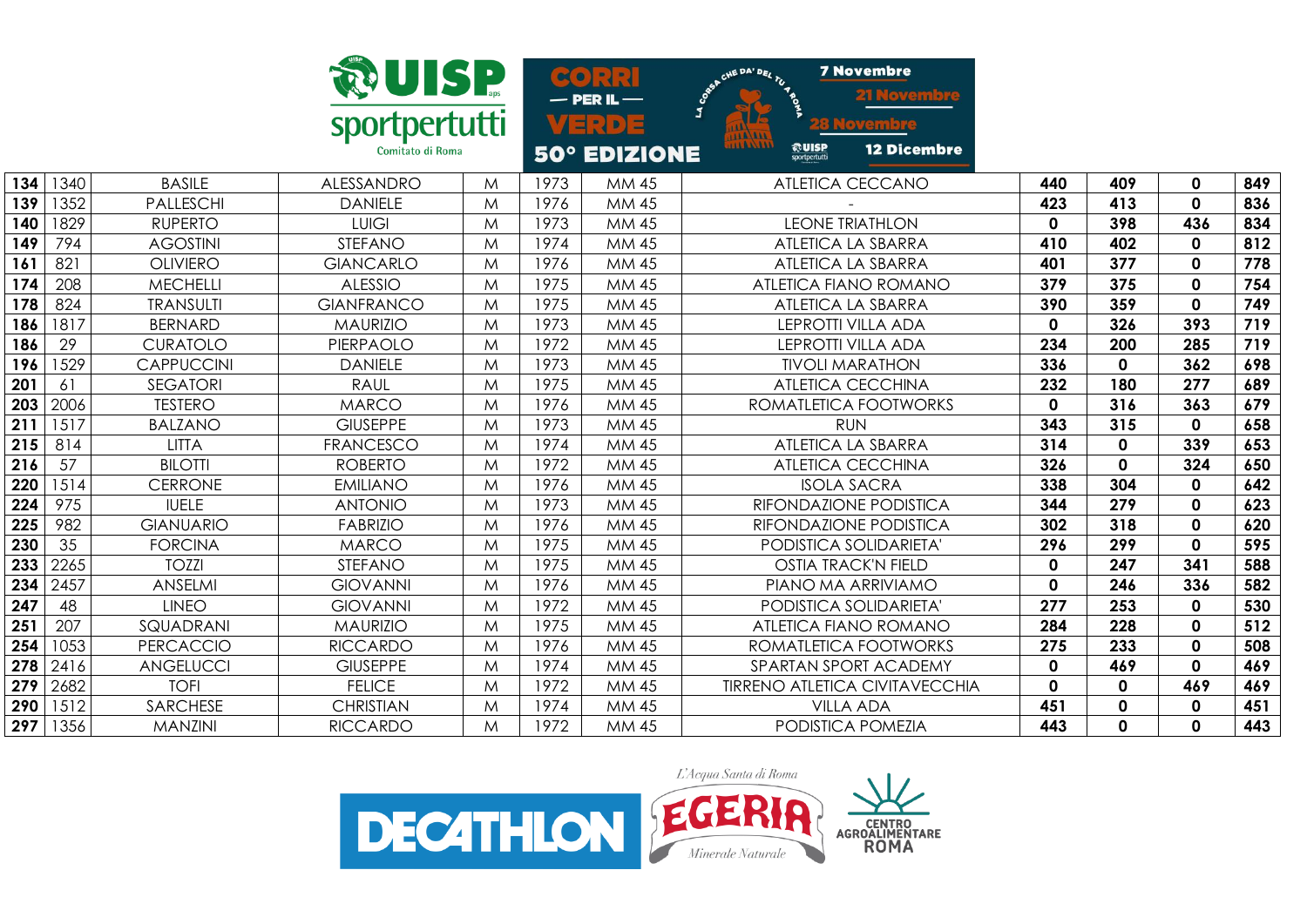|     |      | <b>WOISP</b><br>sportpertutti<br>Comitato di Roma |                     |   |      | 60.22<br>$-$ PER IL $-$<br>VERDE<br><b>50° EDIZIONE</b> | <b>7 Novembre</b><br>CHE DA' DEL TU SON<br>Z.<br>118/816<br>1141111<br><b>RUISP</b><br><b>12 Dicembre</b><br>sportpertutti |             |              |              |     |
|-----|------|---------------------------------------------------|---------------------|---|------|---------------------------------------------------------|----------------------------------------------------------------------------------------------------------------------------|-------------|--------------|--------------|-----|
| 304 | 637  | <b>SCARAMELLA</b>                                 | <b>FABIO</b>        | M | 1972 | MM 45                                                   | <b>RUNNER TRAINER</b>                                                                                                      | 243         | 193          | $\mathbf 0$  | 436 |
| 311 | 1810 | <b>FERRARA</b>                                    | <b>BORIS</b>        | M | 1973 | MM 45                                                   | <b>TALENTI RUNNING TEAM</b>                                                                                                | $\mathbf 0$ | 424          | $\mathbf{0}$ | 424 |
| 317 | 2701 | <b>FERRI</b>                                      | <b>FABRIZIO</b>     | M | 1975 | MM 45                                                   | <b>GRUPPO MILLEPIEDI</b>                                                                                                   | 0           | $\mathbf 0$  | 413          | 413 |
| 320 | 2678 | <b>PROFICO</b>                                    | <b>ROSARIO</b>      | M | 1972 | MM 45                                                   | LADISPOLI PROFESSIONE CICLISMO                                                                                             | 0           | $\mathbf 0$  | 405          | 405 |
| 321 | 93   | <b>BONANNI</b>                                    | <b>DAVID</b>        | M | 1975 | MM 45                                                   | <b>COLLI ANIENE</b>                                                                                                        | 226         | 173          | 0            | 399 |
| 330 | 2529 | <b>MINERVA</b>                                    | <b>AUGUSTO</b>      | M | 1975 | MM 45                                                   | <b>SCAVO 2000</b>                                                                                                          | 0           | $\mathbf 0$  | 383          | 383 |
| 335 | 1677 | <b>TARULLI</b>                                    | <b>RICCARDO</b>     | M | 1973 | MM 45                                                   | <b>ATLETICA CECCHINA</b>                                                                                                   | $\mathbf 0$ | 374          | 0            | 374 |
| 338 | 201  | <b>DE CARIO</b>                                   | <b>ANTONIO</b>      | M | 1973 | MM 45                                                   | <b>ATLETICA DEI GELSI</b>                                                                                                  | 366         | $\mathbf 0$  | 0            | 366 |
| 351 | 2671 | <b>BRIENZA</b>                                    | <b>MAURO</b>        | M | 1972 | <b>MM45</b>                                             | CAT SPORT ROMA                                                                                                             | $\mathbf 0$ | $\mathbf 0$  | 347          | 347 |
| 352 | 2435 | Di GIACOMO                                        | <b>TONI</b>         | M | 1973 | MM 45                                                   | <b>LBM SPORT TEAM</b>                                                                                                      | $\mathbf 0$ | 346          | 0            | 346 |
| 355 | 95   | <b>DEJEAN</b>                                     | <b>XAVIER</b>       | M | 1972 | MM 45                                                   | US ROMA 83                                                                                                                 | 345         | $\mathbf{0}$ | $\mathbf 0$  | 345 |
| 367 | 1647 | <b>GENNARETTI</b>                                 | <b>DAVIDE</b>       | M | 1976 | MM 45                                                   | <b>GRUPPO MILLEPIEDI</b>                                                                                                   | $\mathbf 0$ | 330          | 0            | 330 |
| 371 | 1811 | <b>BAROCCI</b>                                    | <b>MASSIMILIANO</b> | M | 1972 | MM 45                                                   | <b>TALENTI RUNNING TEAM</b>                                                                                                | $\mathbf 0$ | 320          | $\mathbf 0$  | 320 |
| 372 | 2601 | <b>ZINNO</b>                                      | <b>ANTONIO</b>      | M | 1972 | MM 45                                                   | PODISTICA SOLIDARIETA'                                                                                                     | $\mathbf 0$ | $\mathbf 0$  | 317          | 317 |
| 376 | 1648 | <b>DONATI</b>                                     | <b>BRUNO</b>        | M | 1974 | MM 45                                                   | <b>GRUPPO MILLEPIEDI</b>                                                                                                   | $\mathbf 0$ | 311          | $\mathbf 0$  | 311 |
| 376 | 2677 | <b>FALCHI</b>                                     | ALESSANDRO          | M | 1972 | <b>MM 45</b>                                            | SPARTAN SPORT ACADEMY                                                                                                      | $\mathbf 0$ | $\mathbf 0$  | 311          | 311 |
| 389 | 206  | <b>CERIONI</b>                                    | ALESSANDRO          | M | 1975 | MM 45                                                   | ATLETICA FIANO ROMANO                                                                                                      | 297         | $\mathbf 0$  | 0            | 297 |
| 396 | 2672 | <b>GIOIA</b>                                      | <b>PAOLO</b>        | M | 1973 | <b>MM45</b>                                             | CAT SPORT ROMA                                                                                                             | $\mathbf 0$ | $\mathbf 0$  | 284          | 284 |
| 402 | 1709 | ABBATE                                            | <b>GIANLUCA</b>     | M | 1974 | MM 45                                                   | ATLETICA LA SBARRA                                                                                                         | $\Omega$    | 277          | 0            | 277 |
| 413 | 973  | <b>DOTTARELLI</b>                                 | <b>DANIELE</b>      | M | 1976 | MM 45                                                   | RIFONDAZIONE PODISTICA                                                                                                     | 262         | $\mathbf 0$  | 0            | 262 |
| 422 | 2295 | CARNEVALI                                         | SILVIO              | M | 1973 | MM 45                                                   | <b>VITAMINA RUNNING TEAM</b>                                                                                               | $\mathbf 0$ | 257          | $\mathbf 0$  | 257 |
| 426 | 1035 | <b>BELLARDO</b>                                   | <b>PIELUIGI</b>     | M | 1976 | MM 45                                                   | ROMATLETICA FOOTWORKS                                                                                                      | $\mathbf 0$ | 248          | $\mathbf 0$  | 248 |
| 443 | 1682 | <b>VICINI</b>                                     | <b>PIERLUIGI</b>    | M | 1975 | MM 45                                                   | <b>OUTDOOR TRAINING SPORT</b>                                                                                              | 0           | 217          | 0            | 217 |
| 455 | 1675 | <b>SIMONE</b>                                     | <b>STEFANO</b>      | M | 1975 | MM 45                                                   | PODISTICA SOLIDARIETA'                                                                                                     | $\mathbf 0$ | 192          | 0            | 192 |
| 457 | 1657 | <b>MARIANI</b>                                    | <b>DAVID</b>        | M | 1974 | MM 45                                                   | <b>COLLI ANIENE</b>                                                                                                        | $\mathbf 0$ | 187          | 0            | 187 |

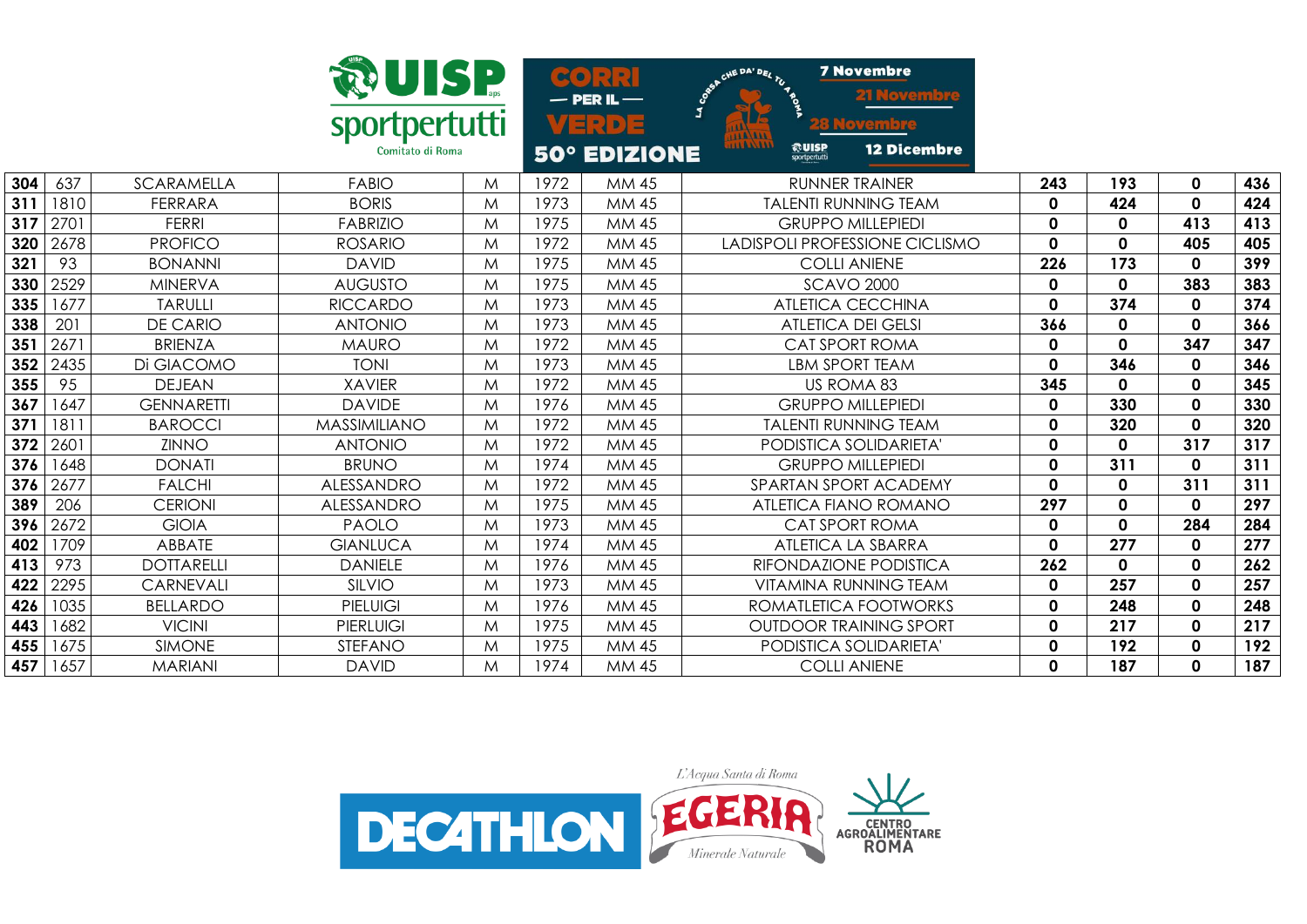

| <b>POS</b> | <b>PETT</b> | <b>COGNOME</b>     | <b>NOME</b>      | <b>SESSO</b> | <b>ANNO</b> | <b>CATEGORIA</b> | <b>SOCIETA</b>               | <b>TAPPA</b> | <b>II TAPPA</b> | <b>III TAPPA</b> | <b>BEST</b> |
|------------|-------------|--------------------|------------------|--------------|-------------|------------------|------------------------------|--------------|-----------------|------------------|-------------|
| 8          | 728         | DE MARTINI         | <b>FABRIZIO</b>  | M            | 1970        | MM 50            | ACSI CAMPIDOGLIO PALATINO    | 486          | 475             | 487              | 1448        |
| 30         | 25          | <b>BONADONNA</b>   | <b>LUCA</b>      | M            | 1967        | MM 50            | leprotti villa ada           | 452          | 426             | 456              | 1334        |
| 38         | 461         | <b>MORGANTE</b>    | <b>FABRIZIO</b>  | M            | 1968        | MM 50            | SS LAZIO ATLETICA LEGGERA    | 433          | 420             | 444              | 1297        |
| 43         | 801         | <b>CORSI</b>       | <b>GIOVANNI</b>  | M            | 1971        | MM 50            | ATLETICA LA SBARRA           | 438          | 404             | 439              | 1281        |
| 44         | 33          | <b>DE CARLI</b>    | SANDRO           | M            | 1968        | MM 50            | leprotti villa ada           | 428          | 416             | 430              | 1274        |
| 47         | 1265        | <b>BELLI</b>       | <b>FRANCESCO</b> | M            | 1971        | MM 50            | <b>SCAVO 2000</b>            | 422          | 403             | 427              | 1252        |
| 54         | 1285        | <b>GARZIA</b>      | <b>GIORGIO</b>   | M            | 1971        | MM 50            | <b>SCAVO 2000</b>            | 395          | 396             | 434              | 1225        |
| 64         | 1462        | <b>PAVONI</b>      | <b>FABRIZIO</b>  | M            | 1968        | MM 50            | <b>ATLETICA CECCHINA</b>     | 387          | 372             | 412              | 1171        |
| 65         | 20          | <b>LEONE</b>       | ALESSANDRO       | M            | 1969        | MM 50            | LEPROTTI VILLA ADA           | 397          | 357             | 416              | 1170        |
| 68         | 551         | <b>CASTELLI</b>    | <b>CLAUDIO</b>   | M            | 1967        | MM 50            | <b>GREEN HILL TRIATHLON</b>  | 376          | 352             | 410              | 1138        |
| 69         | 60          | <b>CITTADINO</b>   | <b>GABRIELE</b>  | M            | 1971        | MM 50            | ATLETICA CECCHINA            | 368          | 358             | 408              | 1134        |
| 71         | 808         | <b>FABRI</b>       | <b>OTTAVIO</b>   | M            | 1968        | MM 50            | ATLETICA LA SBARRA           | 374          | 344             | 407              | 1125        |
| 73         | 570         | <b>MIGLIOTTI</b>   | <b>MAURIZIO</b>  | M            | 1967        | MM 50            | LAZIO OLIMPIA RUNNERS TEAM   | 362          | 348             | 401              | 1111        |
| 78         | 576         | SPERATI            | <b>MAURIZIO</b>  | M            | 1967        | MM 50            | LAZIO OLIMPIA RUNNERS TEAM   | 350          | 319             | 390              | 1059        |
| 80         | 653         | <b>PESCOSOLIDO</b> | <b>PAOLO</b>     | M            | 1970        | MM 50            | OSTIA TRACK 'N FIELD         | 354          | 321             | 380              | 1055        |
| 100        | 988         | <b>DI TIZIO</b>    | <b>LEONARDO</b>  | M            | 1970        | MM 50            | RIFONDAZIONE PODISTICA       | 324          | 283             | 355              | 962         |
| 101        | 46          | <b>BARACAIA</b>    | <b>GIAMPAOLO</b> | M            | 1968        | MM 50            | PODISTICA SOLIDARIETA'       | 311          | 293             | 352              | 956         |
| 104        | 805         | DE VITO            | <b>DOMENICO</b>  | M            | 1970        | MM 50            | <b>ATLETICA LA SBARRA</b>    | 316          | 281             | 356              | 953         |
| 107        | 812         | <b>GIORDANO</b>    | <b>PAOLO</b>     | M            | 1967        | MM 50            | <b>ATLETICA LA SBARRA</b>    | 315          | 289             | 340              | 944         |
| 143        | 972         | <b>POMPEI</b>      | <b>GIANLUCA</b>  | M            | 1968        | MM 50            | RIFONDAZIONE PODISTICA       | 280          | 227             | 316              | 823         |
| 148        | 1305        | <b>ZACCARI</b>     | <b>STEFANO</b>   | M            | 1968        | MM 50            | <b>SCAVO 2000</b>            | 260          | 245             | 313              | 818         |
| 151        | 1411        | <b>MARCHESINI</b>  | <b>MASSIMO</b>   | M            | 1971        | MM 50            | <b>VITAMINA RUNNING TEAM</b> | 418          | 389             | $\mathbf{0}$     | 807         |
| 154        | 828         | <b>TIBALDI</b>     | <b>GIANLUCA</b>  | M            | 1969        | MM 50            | ATLETICA LA SBARRA           | 269          | 224             | 302              | 795         |
| 155        | 1464        | <b>ZEVINI</b>      | <b>LUIGI</b>     | M            | 1968        | MM 50            | <b>ATLETICA CECCHINA</b>     | 383          | 0               | 406              | 789         |

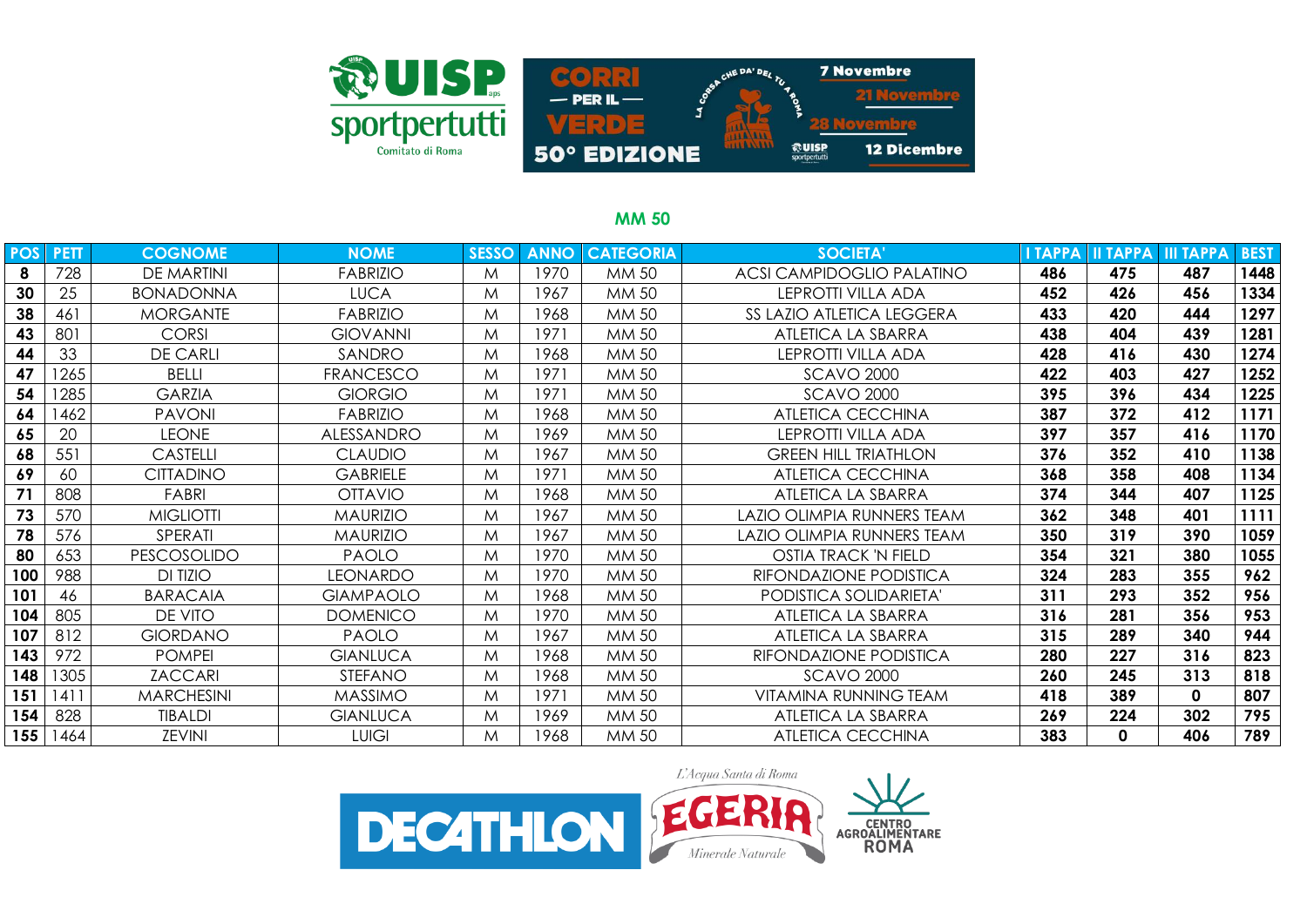|     |            |                     | <b>WANGP</b>                      |   |      | $\left[ \begin{array}{c} \mathbf{A} \\ \mathbf{B} \end{array} \right]$<br>$-$ PER IL $-$ | CHE DA' DEL TU 4 BOS                                     |                        | <b>7 Novembre</b>           |     |     |              |     |
|-----|------------|---------------------|-----------------------------------|---|------|------------------------------------------------------------------------------------------|----------------------------------------------------------|------------------------|-----------------------------|-----|-----|--------------|-----|
|     |            |                     | sportpertutti<br>Comitato di Roma |   |      | VERDE<br><b>50° EDIZIONE</b>                                                             | $\overline{\mathbf{z}}$<br><b>HALALL</b><br><b>UAMAN</b> | @UISP<br>sportpertutti | <b>12 Dicembre</b>          |     |     |              |     |
| 166 | 979        | <b>PARROCCINI</b>   | <b>FRANCESCO</b>                  | M | 1970 | MM 50                                                                                    |                                                          |                        | RIFONDAZIONE PODISTICA      | 261 | 211 | 295          | 767 |
| 171 | 742        | <b>PRETE</b>        | <b>ANDREA</b>                     | M | 1969 | MM 50                                                                                    |                                                          |                        | <b>GRUPPO MILLEPIEDI</b>    | 256 | 203 | 306          | 765 |
| 175 | 2277       | <b>IACOPONI</b>     | <b>LUCA</b>                       | M | 1969 | MM 50                                                                                    |                                                          |                        | ATLETICA VILLA GUGLIELMI    | 0   | 351 | 399          | 750 |
| 179 | 635        | <b>FORTUNATI</b>    | <b>GIORGIO</b>                    | M | 1971 | MM 50                                                                                    |                                                          |                        | <b>RUNNER TRAINER</b>       | 253 | 205 | 287          | 745 |
| 181 | 88         | <b>ZARICA</b>       | <b>STEFANO</b>                    | M | 1970 | MM 50                                                                                    |                                                          |                        | <b>COLLI ANIENE</b>         | 249 | 197 | 293          | 739 |
| 197 | 1871       | <b>GIUGA</b>        | <b>ENRICO</b>                     | M | 1968 | MM 50                                                                                    |                                                          |                        | RIFONDAZIONE PODISTICA      | 0   | 314 | 382          | 696 |
| 206 | 1519       | <b>GIORGIO</b>      | <b>ROBERTO</b>                    | M | 1969 | MM 50                                                                                    |                                                          |                        | LAZIO OLIMPIA RUNNERS TEAM  | 270 | 0   | 402          | 672 |
| 207 | 1407       | <b>PICCOLINO</b>    | <b>MARCO</b>                      | M | 1971 | MM 50                                                                                    |                                                          |                        | <b>TORRINO TRIATHLON</b>    | 335 | 336 | $\mathbf 0$  | 671 |
| 210 | 554        | <b>BERTOLI</b>      | MASSIMILIANO                      | M | 1971 | MM 50                                                                                    |                                                          |                        | LAZIO OLIMPIA RUNNERS TEAM  | 223 | 166 | 270          | 659 |
| 217 | 1641       | <b>CIRRINCIONE</b>  | <b>PIETRO</b>                     | M | 1971 | MM 50                                                                                    |                                                          |                        | ATLETICA ROMA ACQUACETOSA   | 217 | 167 | 264          | 648 |
| 222 | 22         | <b>SCOMMEGNA</b>    | SALVATORE                         | M | 1967 | MM 50                                                                                    |                                                          |                        | <b>LEPROTTI VILLA ADA</b>   | 306 | 0   | 323          | 629 |
| 223 | 826        | SODDU               | <b>GIOVANNI VINCENZO</b>          | M | 1970 | MM 50                                                                                    |                                                          |                        | <b>ATLETICA LA SBARRA</b>   | 329 | 296 | $\mathbf 0$  | 625 |
| 226 | 967        | CAPIZZI             | <b>DAVIDE</b>                     | M | 1967 | MM 50                                                                                    |                                                          |                        | RIFONDAZIONE PODISTICA      | 331 | 286 | $\mathbf 0$  | 617 |
| 226 | 645        | <b>ROSCIOLI</b>     | <b>MAURO</b>                      | M | 1968 | MM 50                                                                                    |                                                          |                        | <b>RUNNING EVOLUTION</b>    | 330 | 287 | $\mathbf 0$  | 617 |
| 237 | 202        | LAURENTI            | <b>MARCO</b>                      | M | 1971 | MM 50                                                                                    |                                                          |                        | <b>ATLETICA DEI GELSI</b>   | 301 | 275 | $\mathbf 0$  | 576 |
| 250 | 1872       | <b>SOLIMINI</b>     | <b>ANGELO</b>                     | M | 1968 | MM 50                                                                                    |                                                          |                        | RIFONDAZIONE PODISTICA      | 0   | 210 | 304          | 514 |
| 300 | 1380       | <b>SALVATORI</b>    | <b>DAVID</b>                      | M | 1970 | MM 50                                                                                    |                                                          |                        | RUNNERS FOR EMERGENCY       | 439 | 0   | $\mathbf 0$  | 439 |
| 308 | 668        | <b>DE DOMINICIS</b> | <b>LUCA</b>                       | M | 1970 | MM 50                                                                                    |                                                          |                        | <b>GRUPPO MILLEPIEDI</b>    | 0   | 428 | $\mathbf 0$  | 428 |
| 313 | 462        | <b>BIANCHI</b>      | <b>MASSIMO</b>                    | M | 1970 | MM 50                                                                                    |                                                          |                        | SS LAZIO ATLETICA LEGGERA   | 417 | 0   | $\mathbf 0$  | 417 |
| 315 | 55         | <b>VACCARO</b>      | <b>DARIO</b>                      | M | 1968 | MM 50                                                                                    |                                                          |                        | PODISTICA SOLIDARIETA'      | 0   | 415 | $\mathbf{0}$ | 415 |
| 319 | 2426       | <b>ZANETTI</b>      | MASSIMILIANO                      | M | 1968 | MM 50                                                                                    |                                                          |                        | <b>GUIDA SICURA</b>         | 0   | 407 | $\mathbf 0$  | 407 |
| 321 | 2353       | <b>MANCINI</b>      | <b>TULLIO</b>                     | M | 1967 | MM 50                                                                                    |                                                          |                        | SS LAZIO ATLETICA LEGGERA   | 0   | 399 | $\mathbf 0$  | 399 |
| 324 | 1870       | SCOZZARELLA         | <b>GIUSEPE</b>                    | M | 1970 | MM 50                                                                                    |                                                          |                        | RIFONDAZIONE PODISTICA      | 0   | 394 | $\mathbf 0$  | 394 |
| 331 | 1881       | CARLETTI            | <b>MAURIZIO</b>                   | M | 1967 | MM 50                                                                                    |                                                          |                        | SS LAZIO ATLETICA LEGGERA   | 0   | 381 | $\mathbf 0$  | 381 |
| 333 | 1812       | <b>MARTINI</b>      | <b>ANDREA</b>                     | M | 1968 | MM 50                                                                                    |                                                          |                        | <b>TALENTI RUNNING TEAM</b> | 0   | 376 | $\mathbf 0$  | 376 |
| 340 | 1275       | <b>CICCHETTI</b>    | <b>RENATO</b>                     | M | 1968 | MM 50                                                                                    |                                                          |                        | <b>SCAVO 2000</b>           | 0   | 364 | $\mathbf 0$  | 364 |
| 342 | 2533       | <b>GAMBADORI</b>    | <b>GIANLUCA</b>                   | M | 1969 | MM 50                                                                                    |                                                          |                        | <b>LBM SPORT TEAM</b>       | 0   | 0   | 361          | 361 |
|     | 344   2503 | <b>FASOLI</b>       | ALESSANDRO                        | M | 1967 | MM 50                                                                                    |                                                          |                        | ROMATLETICA FOOTWORKS       | 0   | 0   | 360          | 360 |

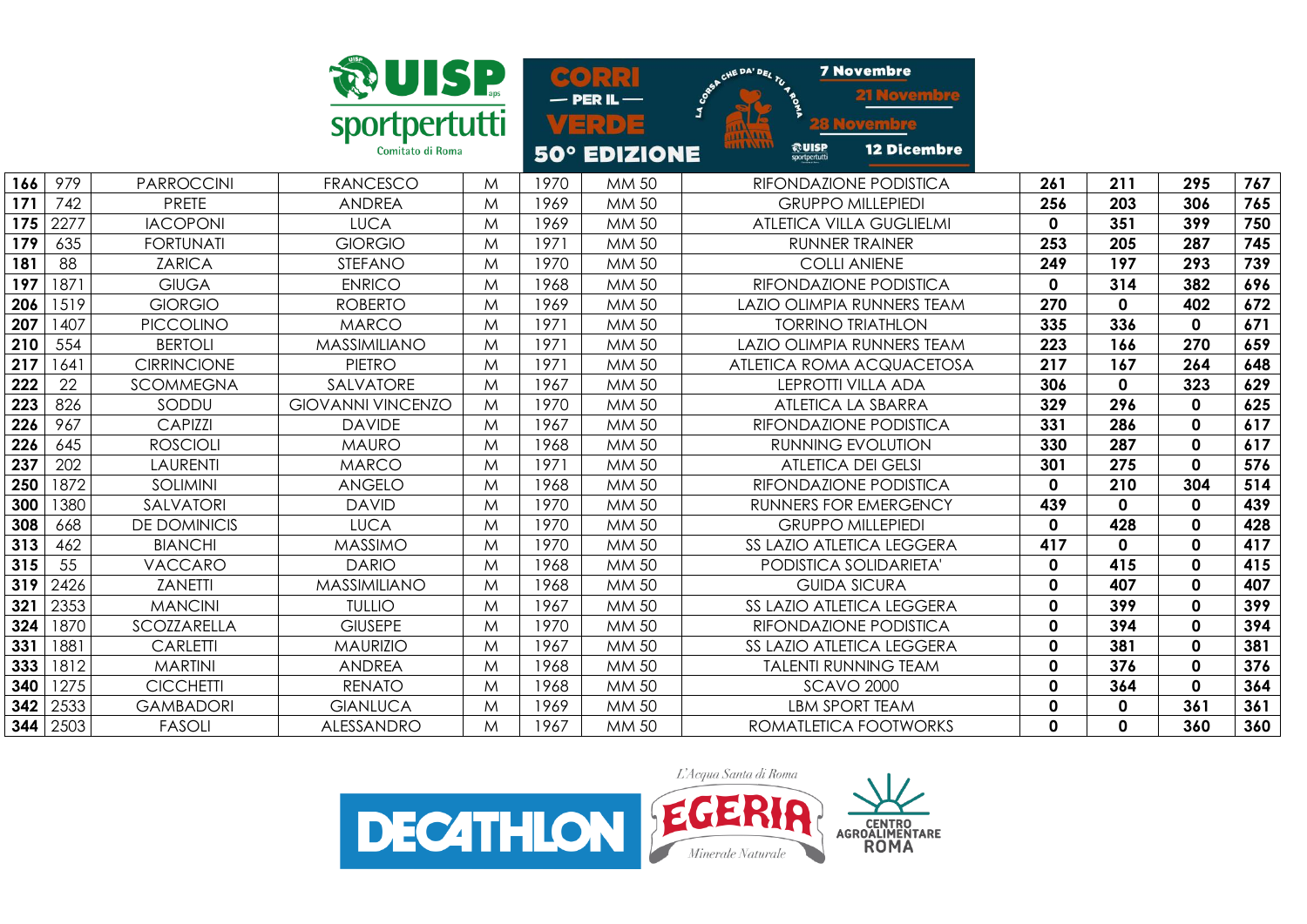|     | <b>RUISP</b><br>sportpertutti<br>Comitato di Roma |                  |                        |   |      | <b>7 Novembre</b><br>CHE DA' DEL TU<br>$\bullet$ : : : : 1<br><b>21 Novembre</b><br>$-$ PER IL $-$<br><b>AUST</b><br>VERDE<br><b>HAALAA</b><br>111834844<br><b>@UISP</b><br><b>12 Dicembre</b><br><b>50° EDIZIONE</b><br>sportpertutti<br>1968<br><b>SPORT RACE</b><br>MM 50 |                         |                           |             |             |             |     |
|-----|---------------------------------------------------|------------------|------------------------|---|------|------------------------------------------------------------------------------------------------------------------------------------------------------------------------------------------------------------------------------------------------------------------------------|-------------------------|---------------------------|-------------|-------------|-------------|-----|
| 352 | 2525                                              | <b>LEONARDI</b>  | ALESSANDRO             | M |      |                                                                                                                                                                                                                                                                              |                         |                           | 0           | $\mathbf 0$ | 346         | 346 |
| 359 | 2650                                              | <b>FORNARI</b>   | <b>FABRIZIO</b>        | M | 1971 | MM 50                                                                                                                                                                                                                                                                        |                         | <b>GRUPPO MILLEPIEDI</b>  | 0           | 0           | 342         | 342 |
| 370 | 2711                                              | <b>BITTI</b>     | <b>FIOVO</b>           | M | 1968 | MM 50                                                                                                                                                                                                                                                                        | <b>ALSIVM LADISPOLI</b> |                           | 0           | 0           | 321         | 321 |
| 378 | 976                                               | <b>GENTILI</b>   | ALESSANDRO             | M | 1971 | MM 50<br>RIFONDAZIONE PODISTICA                                                                                                                                                                                                                                              |                         | 310                       | $\mathbf 0$ | 0           | 310         |     |
| 380 | 2309                                              | CASTRIGNANO'     | <b>ITALO</b>           | M | 1967 | MM 50                                                                                                                                                                                                                                                                        |                         | <b>LBM SPORT TEAM</b>     | 0           | 309         | $\mathbf 0$ | 309 |
| 386 | 2675                                              | SANTERAMO        | <b>LORENZO</b>         | M | 1967 | MM 50                                                                                                                                                                                                                                                                        | MILLEPIEDI 1978         |                           | 0           | 0           | 299         | 299 |
| 388 | 2669                                              | <b>BALIVA</b>    | CORRADO                | M | 1968 | <b>INDIVIDUALE</b><br>MM 50                                                                                                                                                                                                                                                  |                         | 0                         | 0           | 298         | 298         |     |
| 395 | 2294                                              | <b>ANGIONE</b>   | <b>FRANSCESCO</b>      | M | 1971 | MM 50                                                                                                                                                                                                                                                                        |                         |                           | 0           | 285         | 0           | 285 |
| 403 | 633                                               | <b>ZAMPETTI</b>  | <b>MAURIZIO</b>        | M | 1970 | MM 50                                                                                                                                                                                                                                                                        |                         | <b>RUNNER TRAINER</b>     | 276         | 0           | 0           | 276 |
| 408 | 1966                                              | <b>LISI</b>      | <b>CLAUDIO</b>         | M | 1971 | MM 50                                                                                                                                                                                                                                                                        |                         | ATLETICA FIANO ROMANO     | 0           | 267         | $\mathbf 0$ | 267 |
| 415 | 1877                                              | <b>TAGGI</b>     | <b>ANGELO</b>          | M | 1969 | MM 50                                                                                                                                                                                                                                                                        |                         | SS LAZIO ATLETICA LEGGERA | 0           | 261         | $\mathbf 0$ | 261 |
| 427 | 1526                                              | <b>MARCONI</b>   | <b>FRANCESCO</b>       | M | 1967 | MM 50                                                                                                                                                                                                                                                                        |                         | ATLETICO MONTEROTONDO     | 245         | $\mathbf 0$ | 0           | 245 |
| 436 | 2005                                              | <b>TALERICO</b>  | SALVATORE              | M | 1969 | MM 50                                                                                                                                                                                                                                                                        |                         | ROMATLETICA FOOTWORKS     | 0           | 222         | 0           | 222 |
| 451 | 1997                                              | <b>MEDAGLINI</b> | <b>DANIELE</b>         | M | 1970 | MM 50                                                                                                                                                                                                                                                                        |                         | ATLETICA DEI GELSI        | 0           | 206         | 0           | 206 |
| 452 | 1706                                              | TIRABASSI        | <b>EMILIO RUGGIERO</b> | M | 1971 | MM 50                                                                                                                                                                                                                                                                        | ATLETICA LA SBARRA      |                           | 0           | 202         | 0           | 202 |
| 454 | 1578                                              | SABATINO         | <b>MARIO</b>           | M | 1968 | MM 50                                                                                                                                                                                                                                                                        |                         | PODISTICA SOLIDARIETA'    | 0           | 195         | $\mathbf 0$ | 195 |
| 461 | 1848                                              | <b>CIAFFONE</b>  | <b>ANTONIO</b>         | M | 1971 | MM 50                                                                                                                                                                                                                                                                        |                         | <b>RUNNER TRAINER</b>     | 0           | 169         | 0           | 169 |

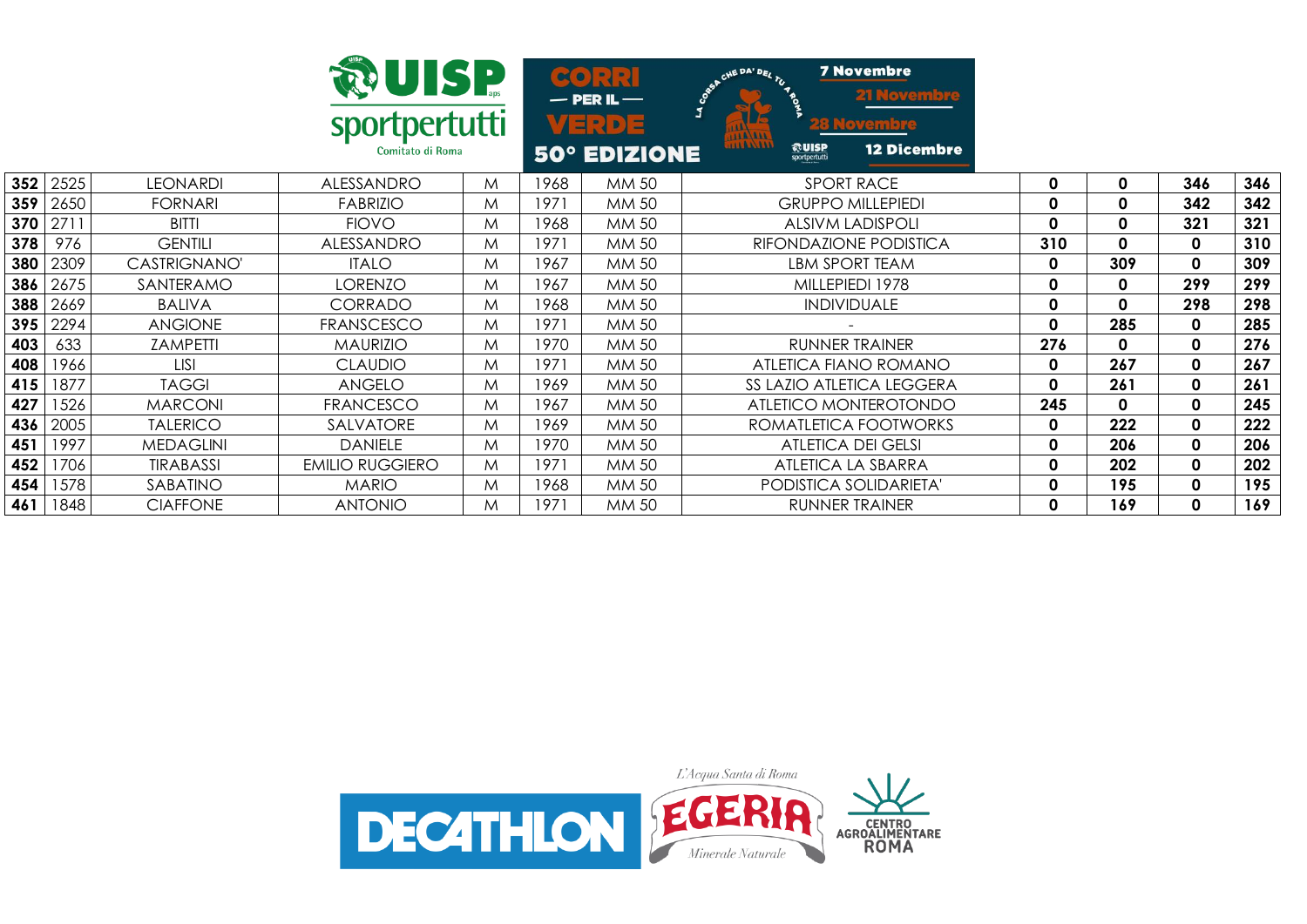

| <b>POS</b> | <b>PETT</b> | <b>COGNOME</b>          | <b>NOME</b>       | <b>SESSO</b> | <b>ANNO</b> | <b>CATEGORIA</b> | <b>SOCIETA</b>             | <b>TAPPA</b> | <b>II TAPPA</b> | <b>III TAPPA</b> | <b>BEST</b> |
|------------|-------------|-------------------------|-------------------|--------------|-------------|------------------|----------------------------|--------------|-----------------|------------------|-------------|
| 13         | 1473        | SCIULLO                 | <b>MAURO</b>      | M            | 1966        | MM 55            | <b>INTESATLETICA</b>       | 479          | 468             | 478              | 1425        |
| 32         | 984         | <b>MICA</b>             | <b>STEFANO</b>    | M            | 1966        | MM 55            | RIFONDAZIONE PODISTICA     | 442          | 430             | 450              | 1322        |
| 46         | 1295        | <b>MOROSINI</b>         | Lamberto          | M            | 1962        | MM 55            | <b>SCAVO 2000</b>          | 421          | 408             | 437              | 1266        |
| 56         | 575         | <b>SCODANIBBIO</b>      | CARLO             | M            | 1965        | MM 55            | LAZIO OLIMPIA RUNNERS TEAM | 408          | 390             | 422              | 1220        |
| 57         | 1051        | <b>MAJERNA</b>          | <b>FABRIZIO</b>   | M            | 1966        | MM 55            | ROMATLETICA FOOTWORKS      | 415          | 379             | 424              | 1218        |
| 59         | 1036        | <b>CARRONE TAMBURRO</b> | <b>LUCIO</b>      | M            | 1962        | MM 55            | ROMATLETICA FOOTWORKS      | 402          | 378             | 428              | 1208        |
| 62         | 987         | <b>NULLI</b>            | ALESSANDRO        | M            | 1966        | MM 55            | RIFONDAZIONE PODISTICA     | 394          | 369             | 417              | 1180        |
| 66         | 978         | <b>NOVARO</b>           | <b>MARCO</b>      | M            | 1963        | MM 55            | RIFONDAZIONE PODISTICA     | 380          | 366             | 411              | 1157        |
| 70         | 50          | <b>MEROLLI</b>          | <b>ITALO</b>      | M            | 1964        | MM 55            | PODISTICA SOLIDARIETA'     | 384          | 356             | 392              | 1132        |
| 72         | 733         | FALABELLA               | <b>FABRIZIO</b>   | M            | 1964        | MM 55            | <b>GRUPPO MILLEPIEDI</b>   | 372          | 345             | 396              | 1113        |
| 75         | 566         | <b>MALAFOGLIA</b>       | <b>STEFANO</b>    | M            | 1962        | MM 55            | LAZIO OLIMPIA RUNNERS TEAM | 357          | 341             | 391              | 1089        |
| 82         | 1288        | <b>LEONE</b>            | <b>PIERO</b>      | M            | 1962        | MM 55            | <b>SCAVO 2000</b>          | 355          | 322             | 357              | 1034        |
| 83         | 460         | <b>GIORGI</b>           | <b>STEFANO</b>    | M            | 1966        | MM 55            | SS LAZIO ATLETICA LEGGERA  | 339          | 306             | 386              | 1031        |
| 84         | 818         | MEZZABARBA              | <b>FRANCO</b>     | M            | 1964        | MM 55            | ATLETICA LA SBARRA         | 348          | 307             | 373              | 1028        |
| 85         | 1291        | MARRA                   | <b>DANIELE</b>    | M            | 1963        | MM 55            | <b>SCAVO 2000</b>          | 340          | 327             | 354              | 1021        |
| 86         | 49          | <b>MARINO</b>           | <b>ROBERTO</b>    | M            | 1964        | MM 55            | PODISTICA SOLIDARIETA'     | 327          | 305             | 385              | 1017        |
| 87         | 1270        | <b>CAMILLI</b>          | <b>FABIO</b>      | M            | 1966        | MM 55            | <b>SCAVO 2000</b>          | 333          | 301             | 367              | 1001        |
| 105        | 1296        | <b>POMPEI</b>           | <b>HERBERT</b>    | M            | 1962        | MM 55            | <b>SCAVO 2000</b>          | 321          | 282             | 348              | 951         |
| 108        | 1500        | PUTZULU                 | <b>GIANFRANCO</b> | M            | 1964        | MM 55            | ROMA 6 VILLA GORDIANI      | 328          | 264             | 350              | 942         |
| 117        | 809         | <b>GALLONE</b>          | <b>ANTONIO</b>    | M            | 1966        | MM 55            | <b>ATLETICA LA SBARRA</b>  | 468          | 450             | $\mathbf{0}$     | 918         |
| 119        | 1042        | <b>DE ANGELIS</b>       | <b>ADRIANO</b>    | M            | 1963        | MM 55            | ROMATLETICA FOOTWORKS      | 312          | 270             | 332              | 914         |
| 126        | 82          | <b>LUCIANI</b>          | <b>ELIA</b>       | M            | 1966        | MM 55            | <b>COLLI ANIENE</b>        | 305          | 215             | 359              | 879         |
| 128        | 1290        | <b>MARRA</b>            | <b>ANDREA</b>     | M            | 1965        | MM 55            | <b>SCAVO 2000</b>          | 286          | 254             | 327              | 867         |
| 131        | 980         | <b>IANNELLA</b>         | <b>MICHELE</b>    | M            | 1966        | MM 55            | RIFONDAZIONE PODISTICA     | 293          | 249             | 319              | 861         |

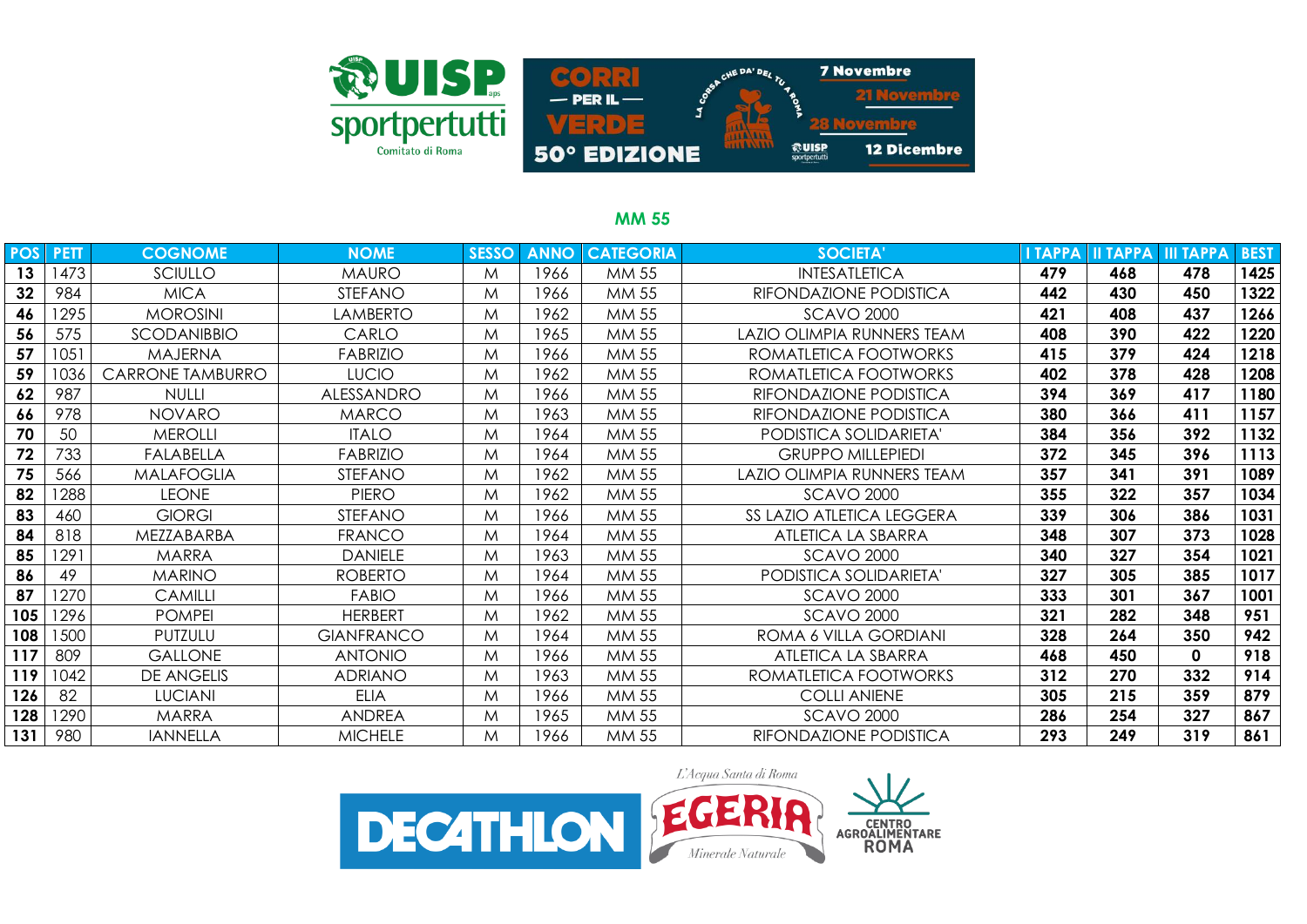|     |      |                        | <b>WUISP</b>     | $\infty$ $\bullet$ )              |      |                                              | CHE DA' DEL TU 4 RO | <b>7 Novembre</b>                      |                           |             |              |              |     |
|-----|------|------------------------|------------------|-----------------------------------|------|----------------------------------------------|---------------------|----------------------------------------|---------------------------|-------------|--------------|--------------|-----|
|     |      |                        |                  | sportpertutti<br>Comitato di Roma |      | $-$ PER IL -<br>VERDE<br><b>50° EDIZIONE</b> | <b>AAAAAAA</b>      | <b>AAAAA</b><br>©UISP<br>sportpertutti | <b>12 Dicembre</b>        |             |              |              |     |
| 132 | 1349 | <b>BERTOL</b>          | <b>FULVIO</b>    | M                                 | 1963 | MM 55                                        |                     | <b>CENTRO FITNESS MONTELLO</b>         |                           | 259         | 213          | 379          | 851 |
| 132 | 563  | <b>FELIZIANI</b>       | <b>CLAUDIO</b>   | M                                 | 1966 | MM 55                                        |                     | LAZIO OLIMPIA RUNNERS TEAM             |                           | 271         | 252          | 328          | 851 |
| 137 | 990  | <b>GUERRA</b>          | <b>UGO</b>       | M                                 | 1963 | MM 55                                        |                     | RIFONDAZIONE PODISTICA                 |                           | 412         | 429          | 0            | 841 |
| 141 | 80   | <b>VELLINI</b>         | <b>MASSIMO</b>   | M                                 | 1964 | MM 55                                        |                     |                                        | <b>COLLI ANIENE</b>       | 285         | 238          | 309          | 832 |
| 142 | 1586 | <b>CONTI</b>           | STEFANO          | M                                 | 1962 | MM 55                                        |                     | RIFONDAZIONE PODISTICA                 |                           | 281         | 235          | 310          | 826 |
| 145 | 977  | <b>TUDINO</b>          | <b>MAURO</b>     | M                                 | 1965 | MM 55                                        |                     | RIFONDAZIONE PODISTICA                 |                           | 272         | 230          | 318          | 820 |
| 155 | 1300 | SILVESTRINI            | <b>FRANCESCO</b> | M                                 | 1964 | MM 55                                        |                     |                                        | <b>SCAVO 2000</b>         | 263         | 221          | 305          | 789 |
| 161 | 1371 | <b>VESPIGNANI</b>      | <b>MAURO</b>     | M                                 | 1963 | MM 55                                        |                     |                                        | LBM SPORT TEAM            | 398         | 380          | 0            | 778 |
| 163 | 1463 | <b>BENEDETTI</b>       | ALESSANDRO       | M                                 | 1966 | MM 55                                        |                     |                                        | <b>ATLETICA CECCHINA</b>  | 375         | $\mathbf 0$  | 400          | 775 |
| 166 | 87   | <b>PICANO</b>          | <b>ENRICO</b>    | M                                 | 1964 | MM 55                                        |                     |                                        | <b>COLLI ANIENE</b>       | 282         | 188          | 297          | 767 |
| 166 | 1479 | <b>RUSSO</b>           | <b>PIERLUIGI</b> | M                                 | 1965 | MM 55                                        |                     |                                        | <b>INTESATLETICA</b>      | 381         | 386          | $\mathbf 0$  | 767 |
| 172 | 974  | <b>FANALES BELASIO</b> | <b>EMANUELE</b>  | M                                 | 1964 | MM 55                                        |                     | RIFONDAZIONE PODISTICA                 |                           | 265         | 207          | 292          | 764 |
| 185 | 798  | <b>BASTIANELLI</b>     | <b>MARIO</b>     | M                                 | 1966 | MM 55                                        |                     |                                        | ATLETICA LA SBARRA        | $\mathbf 0$ | 333          | 389          | 722 |
| 189 | 92   | CARDONE                | COSIMO           | M                                 | 1965 | MM 55                                        |                     |                                        | <b>COLLI ANIENE</b>       | 242         | 186          | 288          | 716 |
| 193 | 996  | <b>OLIVA</b>           | <b>FABIO</b>     | M                                 | 1963 | MM 55                                        |                     | RIFONDAZIONE PODISTICA                 |                           | 240         | 185          | 282          | 707 |
| 202 | 1832 | <b>SIMONE</b>          | <b>MATTEO</b>    | M                                 | 1963 | MM 55                                        |                     |                                        | ATLETICA LA SBARRA        | $\mathbf 0$ | 312          | 370          | 682 |
| 205 | 1575 | <b>CIPOLLONI</b>       | <b>RICCARDO</b>  | M                                 | 1965 | MM 55                                        |                     |                                        | PODISTICA SOLIDARIETA'    | $\mathbf 0$ | 303          | 371          | 674 |
| 208 | 32   | PECCOLO                | <b>MAURIZIO</b>  | M                                 | 1962 | MM 55                                        |                     |                                        | <b>LEPROTTI VILLA ADA</b> | 225         | 171          | 273          | 669 |
| 209 | 971  | <b>AMORESE</b>         | <b>ANGELO</b>    | M                                 | 1966 | MM 55                                        |                     | RIFONDAZIONE PODISTICA                 |                           | 224         | 170          | 268          | 662 |
| 212 | 2003 | <b>MURGIOLU</b>        | <b>FAUSTO</b>    | M                                 | 1963 | MM 55                                        |                     | ROMATLETICA FOOTWORKS                  |                           | $\mathbf 0$ | 291          | 366          | 657 |
| 213 | 197  | <b>MAUGINI</b>         | <b>MARIO</b>     | M                                 | 1966 | MM 55                                        |                     |                                        | <b>ATLETICA DEI GELSI</b> | 318         | $\mathbf 0$  | 338          | 656 |
| 240 | 1880 | <b>ROSAPANE</b>        | <b>UMBERTO</b>   | M                                 | 1962 | MM 55                                        |                     | SS LAZIO ATLETICA LEGGERA              |                           | $\mathbf 0$ | 240          | 322          | 562 |
| 241 | 657  | <b>MASTROPIETRO</b>    | <b>CLAUDIO</b>   | M                                 | 1963 | MM 55                                        |                     |                                        | <b>GRUPPO MILLEPIEDI</b>  | 298         | 251          | $\mathbf 0$  | 549 |
| 253 | 1873 | <b>LUCIDI</b>          | <b>FABIO</b>     | M                                 | 1963 | MM 55                                        |                     | RIFONDAZIONE PODISTICA                 |                           | $\mathbf 0$ | 208          | 301          | 509 |
| 255 | 90   | <b>CAMPOBASSO</b>      | CARLO            | M                                 | 1964 | MM 55                                        |                     |                                        | <b>COLLI ANIENE</b>       | 235         | $\mathbf 0$  | 269          | 504 |
| 285 | 1357 | <b>BORELLI</b>         | <b>STEFANO</b>   | M                                 | 1965 | MM 55                                        |                     |                                        | <b>CAFFARELLA RUNNERS</b> | 457         | $\mathbf{0}$ | 0            | 457 |
| 296 | 26   | <b>GRAZIOLA</b>        | <b>GERARDO</b>   | M                                 | 1962 | MM 55                                        |                     |                                        | <b>LEPROTTI VILLA ADA</b> | 248         | 196          | 0            | 444 |
| 306 | 459  | <b>DE ANGELIS</b>      | <b>FRANCESCO</b> | M                                 | 1966 | MM 55                                        |                     | SS LAZIO ATLETICA LEGGERA              |                           | 244         | 189          | $\mathbf{0}$ | 433 |

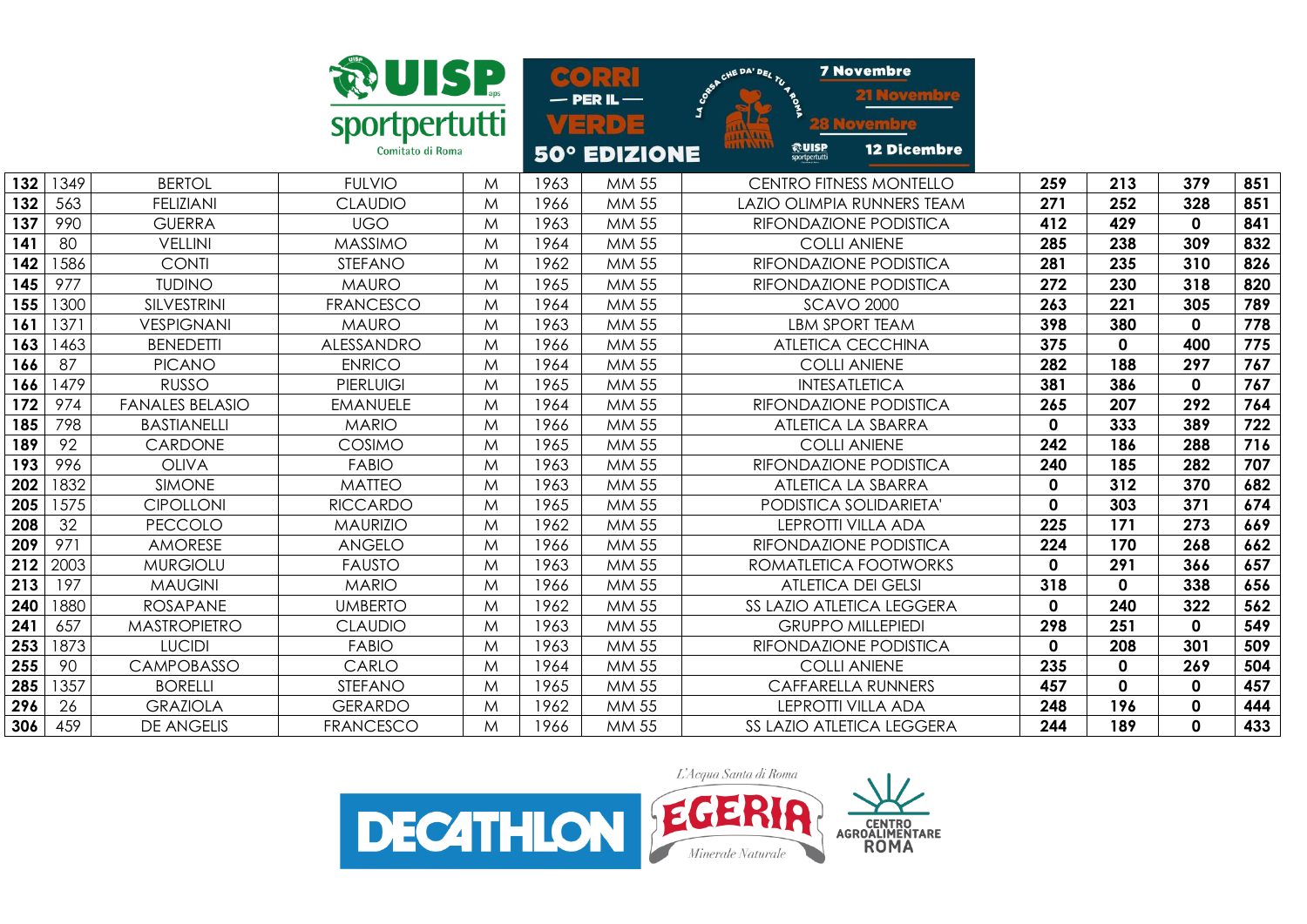|     |      |                   |                          | <b>WUISP</b><br>sportpertutti |      |                              | CHE DA' DEL TU 4 PO<br>$\overline{3}$               | <b>7 Novembre</b><br>21 Novembre |              |              |              |     |
|-----|------|-------------------|--------------------------|-------------------------------|------|------------------------------|-----------------------------------------------------|----------------------------------|--------------|--------------|--------------|-----|
|     |      |                   | Comitato di Roma         |                               |      | VERDE<br><b>50° EDIZIONE</b> | <b>HALASS</b><br>11111111<br>おUISP<br>sportpertutti | <b>12 Dicembre</b>               |              |              |              |     |
| 328 | 1058 | SPINA             | <b>STEFANO</b>           | M                             | 1966 | MM 55                        |                                                     | ROMATLETICA FOOTWORKS            | 386          | 0            | 0            | 386 |
| 329 | 1044 | <b>DI PIETRO</b>  | <b>FABRIZIO</b>          | M                             | 1966 | MM 55                        |                                                     | ROMATLETICA FOOTWORKS            | 385          | $\mathbf{0}$ | $\mathbf{0}$ | 385 |
| 331 | 1674 | PANZAVOLTA        | <b>CESARE</b>            | M                             | 1963 | MM 55                        |                                                     | PODISTICA SOLIDARIETA'           | $\mathbf 0$  | 0            | 381          | 381 |
| 345 | 1480 | <b>MESTRE</b>     | <b>ANDREA</b>            | M                             | 1965 | MM 55                        |                                                     | <b>ACSI CAMPIDOGLIO PALATINO</b> | 359          | 0            | 0            | 359 |
| 352 | 1365 | <b>CORTESE</b>    | <b>MAURIZIO</b>          | M                             | 1964 | MM 55                        |                                                     | <b>RUN &amp; SMILE</b>           | 346          | 0            | 0            | 346 |
| 356 | 2625 | <b>ROSSETTI</b>   | <b>GIANCARLO</b>         | M                             | 1963 | MM 55                        |                                                     | LAZIO OLIMPIA RUNNERS TEAM       | $\mathbf 0$  | $\mathbf 0$  | 344          | 344 |
| 365 | 1368 | PAPI              | <b>LUCIANO</b>           | M                             | 1963 | MM 55                        |                                                     | <b>LBM SPORT TEAM</b>            | 332          | $\mathbf 0$  | $\mathbf 0$  | 332 |
| 369 | 1525 | SCASSEDDU         | CARLO                    | M                             | 1963 | MM 55                        |                                                     | ATLETICO MONTEROTONDO            | 323          | $\mathbf{0}$ | 0            | 323 |
| 374 | 2657 | <b>MEUCCI</b>     | <b>MARCO</b>             | M                             | 1963 | MM 55                        |                                                     | <b>GRUPPO MILLEPIEDI</b>         | $\mathbf 0$  | $\mathbf 0$  | 315          | 315 |
| 380 | 1385 | <b>SCALA</b>      | PIERPAOLO                | M                             | 1965 | MM 55                        |                                                     | LBM SPORT TEAM                   | 309          | $\mathbf{0}$ | 0            | 309 |
| 384 | 2231 | PANZAVOLTA        | <b>DIEGO</b>             | M                             | 1963 | MM 55                        |                                                     | PODISTICA SOLIDARIETA'           | $\mathbf 0$  | 300          | 0            | 300 |
| 384 | 2602 | <b>PESCI</b>      | <b>MAURO</b>             | M                             | 1965 | MM 55                        |                                                     | <b>COLLI ANIENE</b>              | $\mathbf 0$  | 0            | 300          | 300 |
| 386 | 1381 | <b>DE ANGELIS</b> | <b>VALTER</b>            | M                             | 1966 | MM 55                        |                                                     |                                  | 299          | 0            | 0            | 299 |
| 399 | 2281 | <b>VALERI</b>     | <b>ANDREA</b>            | M                             | 1966 | MM 55                        |                                                     | <b>ATLETICA VILLA GUGLIELMI</b>  | $\mathbf 0$  | 280          | $\mathbf{0}$ | 280 |
| 400 | 2528 | <b>MAROTTA</b>    | <b>GIANCARLO</b>         | M                             | 1966 | MM 55                        |                                                     | <b>SCAVO 2000</b>                | $\mathbf 0$  | $\mathbf 0$  | 279          | 279 |
| 410 | 1509 | <b>RICCARDI</b>   | <b>ELIO</b>              | M                             | 1964 | MM 55                        |                                                     | <b>PODISTREET</b>                | 266          | $\Omega$     | 0            | 266 |
| 410 | 2347 | <b>TROCCHI</b>    | <b>FRANCO</b>            | M                             | 1965 | MM 55                        |                                                     | <b>LBM SPORT TEAM</b>            | $\mathbf 0$  | 266          | 0            | 266 |
| 412 | 2273 | CACCAMO           | <b>VINCENZO GIOVANNI</b> | M                             | 1962 | MM 55                        |                                                     | PODISTICA 2007 TOR TRE TESTE     | $\mathbf 0$  | 265          | 0            | 265 |
| 424 | 1418 | <b>DEL PRETE</b>  | <b>MARCO</b>             | M                             | 1965 | MM 55                        |                                                     | <b>CRONO SPORT</b>               | $\mathbf 0$  | 255          | 0            | 255 |
| 428 | 203  | <b>MOSCONI</b>    | <b>GIORGIO</b>           | M                             | 1963 | MM 55                        |                                                     | <b>ATLETICA DEI GELSI</b>        | 241          | 0            | 0            | 241 |
| 435 | 2293 | <b>ROSI</b>       | <b>ANTONIO</b>           | M                             | 1962 | MM 55                        |                                                     | ATLETICA CITTA' DEI PAPI ANAGNI  | $\mathbf 0$  | 226          | 0            | 226 |
| 439 | 1047 | <b>FERRONI</b>    | <b>MARCO</b>             | M                             | 1965 | MM 55                        |                                                     | ROMATLETICA FOOTWORKS            | 220          | 0            | 0            | 220 |
| 440 | 1342 | <b>PATACSIL</b>   | <b>DIOSDADO</b>          | M                             | 1963 | MM 55                        |                                                     | <b>ENEA</b>                      | 219          | $\mathbf 0$  | 0            | 219 |
| 440 | 1833 | <b>VITALE</b>     | <b>RAFFAELE</b>          | M                             | 1962 | MM 55                        |                                                     | ATLETICA LA SBARRA               | $\mathbf{0}$ | 219          | $\mathbf{0}$ | 219 |
|     |      |                   |                          |                               |      |                              |                                                     |                                  |              |              |              |     |

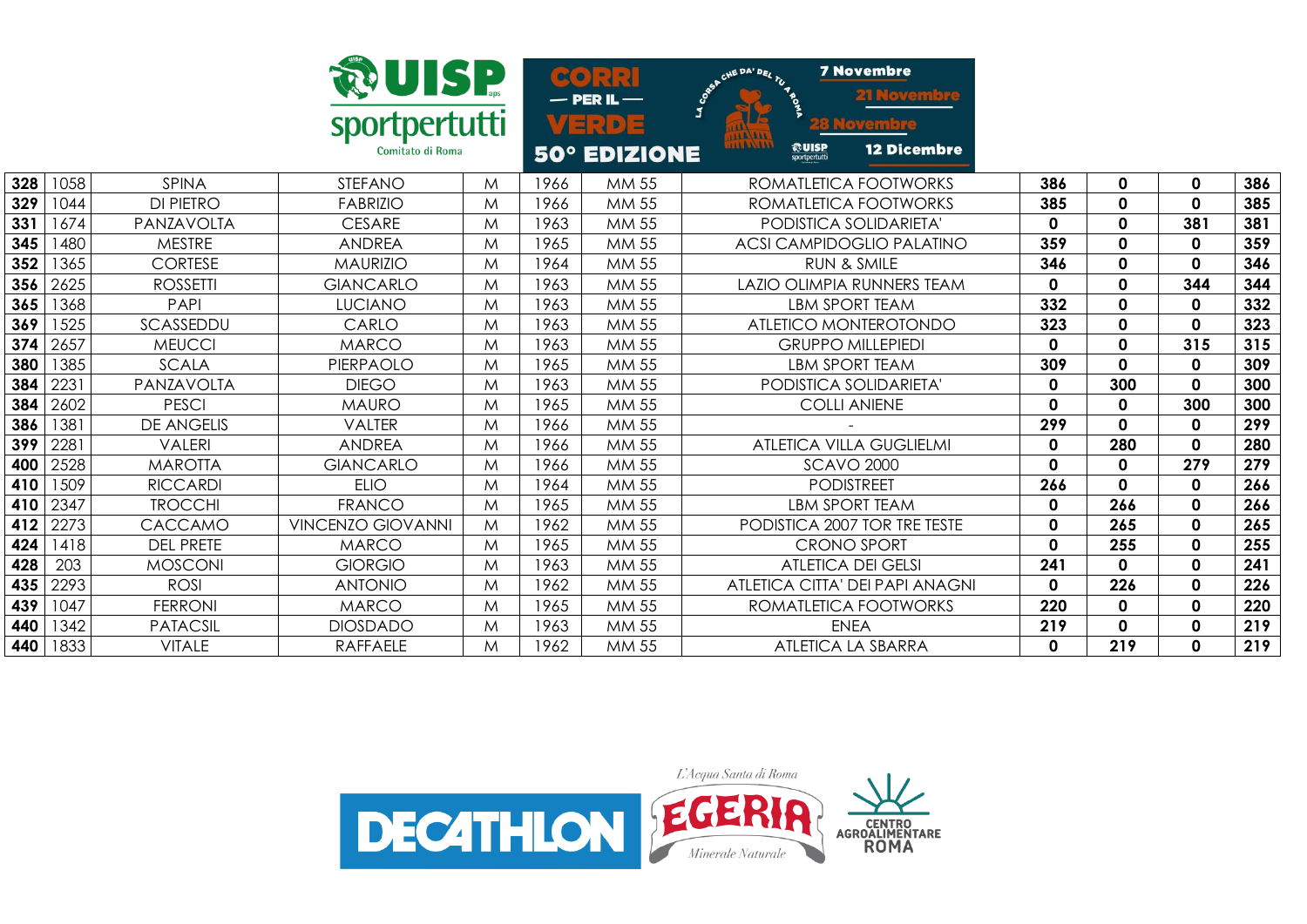

| <b>POS</b> | <b>PETT</b> | <b>COGNOME</b>        | <b>NOME</b>      | <b>SESSO</b> | <b>ANNO</b> | <b>CATEGORIA</b> | <b>SOCIETA'</b>                   | <b>TAPPA</b> | <b>II TAPPA</b> | <b>III TAPPA</b> | <b>BEST</b> |
|------------|-------------|-----------------------|------------------|--------------|-------------|------------------|-----------------------------------|--------------|-----------------|------------------|-------------|
| 27         | 802         | <b>D'ANTONE</b>       | <b>GIUSEPPE</b>  | M            | 1958        | MM 60            | ATLETICA LA SBARRA                | 461          | 432             | 461              | 1354        |
| 61         | 565         | <b>LEONARDI</b>       | <b>GIAMPIERO</b> | M            | 1961        | MM 60            | <b>LAZIO OLIMPIA RUNNERS TEAM</b> | 400          | 353             | 431              | 1184        |
| 67         | 819         | MULAZZI               | <b>GIANNI</b>    | M            | 1960        | MM 60            | ATLETICA LA SBARRA                | 378          | 361             | 414              | 1153        |
| 108        | 1302        | <b>TROVATO</b>        | <b>MAURIZIO</b>  | M            | 1957        | MM 60            | <b>SCAVO 2000</b>                 | 319          | 274             | 349              | 942         |
| 125        | 1286        | <b>GUIDI</b>          | SANDRO           | M            | 1959        | MM 60            | <b>SCAVO 2000</b>                 | 289          | 256             | 335              | 880         |
| 136        | 1040        | <b>COLANTONIO</b>     | <b>PAOLO</b>     | M            | 1958        | MM 60            | ROMATLETICA FOOTWORKS             | 283          | 232             | 329              | 844         |
| 153        | 1060        | <b>VENDITI</b>        | <b>GREGORIO</b>  | M            | 1960        | MM 60            | ROMATLETICA FOOTWORKS             | 257          | 243             | 296              | 796         |
| 164        | 128         | <b>MARIOCCHI</b>      | <b>FABIO</b>     | M            | 1961        | MM 60            | PODISTICA SETTECAMINI             | 250          | 212             | 308              | 770         |
| 182        | 1998        | <b>KHALIL JAKOBER</b> | <b>IBRAHIM</b>   | M            | 1960        | MM 60            | <b>ATLETICA DEI GELSI</b>         | 0            | 340             | 388              | 728         |
| 194        | 1507        | <b>DE ANGELIS</b>     | <b>ROBERTO</b>   | M            | 1958        | MM 60            | <b>LIBERATLETICA</b>              | 365          | 337             | 0                | 702         |
| 219        | 1571        | <b>ALFIERI</b>        | <b>ALBERTO</b>   | M            | 1958        | MM 60            | PODISTICA SOLIDARIETA'            | 0            | 278             | 365              | 643         |
| 228        | 2444        | SALVATORI             | <b>GIOVANNI</b>  | M            | 1960        | MM 60            | RIFONDAZIONE PODISTICA            | 0            | 269             | 345              | 614         |
| 241        | 1847        | <b>CIULLO</b>         | <b>VALERIO</b>   | M            | 1959        | MM 60            | <b>RUNNER TRAINER</b>             | 0            | 229             | 320              | 549         |
| 245        | 2307        | AMOROSO               | <b>MATTEO</b>    | M            | 1958        | MM 60            | <b>LIBERATLETICA</b>              | 0            | 225             | 312              | 537         |
| 252        | 1521        | SANTELLI              | MASSIMO          | M            | 1957        | MM 60            | ROMATLETICA FOOTWORKS             | 268          | 242             | 0                | 510         |
| 257        | 816         | <b>MANGOLINI</b>      | <b>MAURO</b>     | M            | 1960        | MM 60            | ATLETICA LA SBARRA                | 278          | 220             | 0                | 498         |
| 267        | 1394        | <b>CACCIAMANI</b>     | <b>MARCO</b>     | M            | 1961        | MM 60            | ATLETICA VILLA GUGLIELMI          | 485          | $\mathbf{0}$    | $\mathbf 0$      | 485         |
| 276        | 2351        | DI MAIO               | <b>GIACOMO</b>   | M            | 1957        | MM 60            | ROMATLETICA FOOTWORKS             | 0            | 184             | 290              | 474         |
| 300        | 1770        | <b>ARENA</b>          | <b>MARCELLO</b>  | M            | 1957        | MM 60            | ROMATLETICA FOOTWORKS             | 0            | 168             | 271              | 439         |
| 333        | 2553        | SAVINA                | <b>FABIO</b>     | M            | 1961        | MM 60            | ATLETICA LA SBARRA                | 0            | 0               | 376              | 376         |
| 339        | 2407        | <b>PICCA</b>          | <b>MAURIZIO</b>  | M            | 1961        | MM 60            | <b>GSBRUN</b>                     | 0            | 365             | 0                | 365         |
| 348        | 1039        | COCOZZA               | <b>SERGIO</b>    | M            | 1961        | MM 60            | ROMATLETICA FOOTWORKS             | 351          | $\mathbf{0}$    | 0                | 351         |
| 350        | 1579        | <b>SCAMARCIO</b>      | <b>MARIANO</b>   | M            | 1961        | MM 60            | PODISTICA SOLIDARIETA'            | 0            | 349             | 0                | 349         |
| 378        | 1831        | SAVINA                | <b>FABIO</b>     | M            | 1961        | MM 60            | ATLETICA LA SBARRA                | 0            | 310             | $\mathbf{0}$     | 310         |

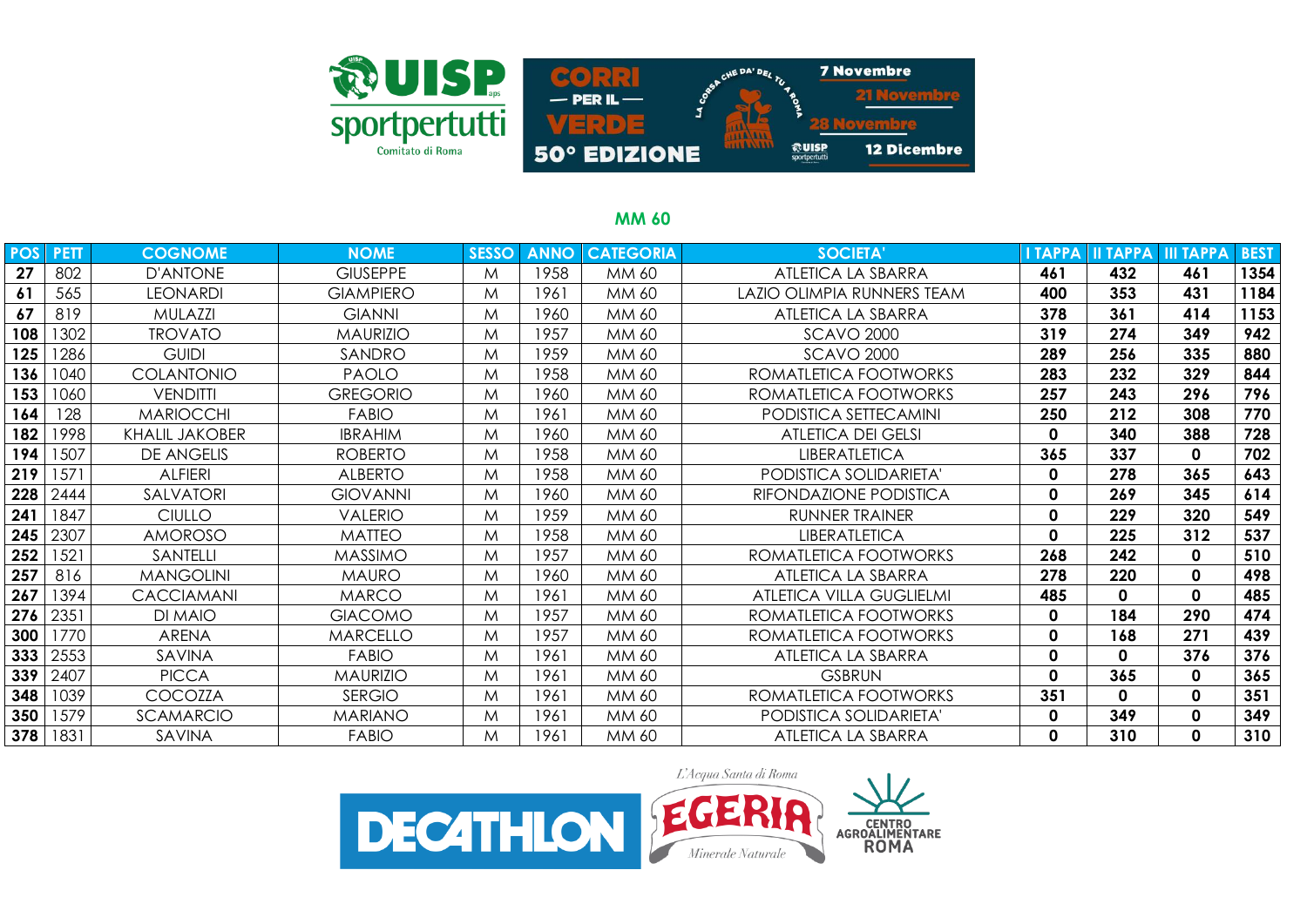|     |      |                    | <b>RUISP</b><br>sportpertutti<br>Comitato di Roma |   |      | CO RRI<br>$-$ PER IL $-$<br>VERDE<br><b>50° EDIZIONE</b> | CHE DA' DEL TU<br>ပ္ပ<br>ЛĘ<br><b>HAAAAA</b><br>111811814<br>$\frac{1}{\frac{1}{2}}$ <b>COULSP</b> | <b>7 Novembre</b><br><b>21 Novembre</b><br><b>Novembre</b><br>12 Dicembre |             |             |             |     |
|-----|------|--------------------|---------------------------------------------------|---|------|----------------------------------------------------------|----------------------------------------------------------------------------------------------------|---------------------------------------------------------------------------|-------------|-------------|-------------|-----|
| 394 | 2504 | <b>LUMACA</b>      | <b>SERGIO</b>                                     | M | 1960 | MM 60                                                    |                                                                                                    | ROMATLETICA FOOTWORKS                                                     | $\mathbf 0$ | $\mathbf 0$ | 286         | 286 |
| 398 | 2599 | <b>DASTOLI</b>     | <b>GIUSEPPE</b>                                   | M | 1959 | MM 60                                                    |                                                                                                    | PODISTICA SOLIDARIETA'                                                    | 0           | $\mathbf 0$ | 281         | 281 |
| 408 | 561  | <b>EPIFANIO</b>    | <b>ANTONIO GABRIELE</b>                           | M | 1958 | MM 60                                                    |                                                                                                    | LAZIO OLIMPIA RUNNERS TEAM                                                | 267         | $\mathbf 0$ | $\mathbf 0$ | 267 |
| 417 | 2679 | <b>GUERNACCINI</b> | <b>LUCIANO</b>                                    | M | 1958 | MM 60                                                    |                                                                                                    | MILLEPIEDI 1978                                                           | 0           | 0           | 260         | 260 |
| 420 | 1289 | LUZI               | <b>MASSIMO</b>                                    | M | 1960 | MM 60                                                    |                                                                                                    | SCAVO 2000                                                                | 258         | 0           | 0           | 258 |
| 422 | 2670 | <b>IANNILLI</b>    | <b>FRANCO</b>                                     | M | 1958 | MM 60                                                    |                                                                                                    | MILLEPIEDI 1978                                                           | 0           | 0           | 257         | 257 |
| 425 | 34   | SESTU              | <b>MICHELE</b>                                    | M | 1961 | MM 60                                                    |                                                                                                    | LEPROTTI VILLA ADA                                                        | 251         | 0           | 0           | 251 |
| 429 | 91   | <b>SAVO</b>        | <b>ROBERTO</b>                                    | M | 1958 | MM 60                                                    |                                                                                                    | <b>COLLI ANIENE</b>                                                       | 239         | 0           | 0           | 239 |
| 438 | 65   | LANZINI            | <b>DAVIDE</b>                                     | M | 1960 | MM 60                                                    |                                                                                                    | LA LEPRE E LA TARTARUGA                                                   | 221         | $\Omega$    | 0           | 221 |
| 458 | 1841 | <b>VERZARO</b>     | <b>PIERFILIPPO</b>                                | M | 1960 | MM 60                                                    |                                                                                                    | RUNNER TRAINER                                                            | 0           | 183         | 0           | 183 |
| 459 | 1631 | <b>GRECO</b>       | <b>VINCENZO</b>                                   | M | 1960 | MM 60                                                    |                                                                                                    | LAZIO OLIMPIA RUNNERS TEAM                                                | 0           | 177         | 0           | 177 |
| 460 | 2230 | <b>DUCA</b>        | <b>WALTER</b>                                     | M | 1957 | MM 60                                                    |                                                                                                    | PODISTICA SOLIDARIETA'                                                    | 0           | 175         | 0           | 175 |

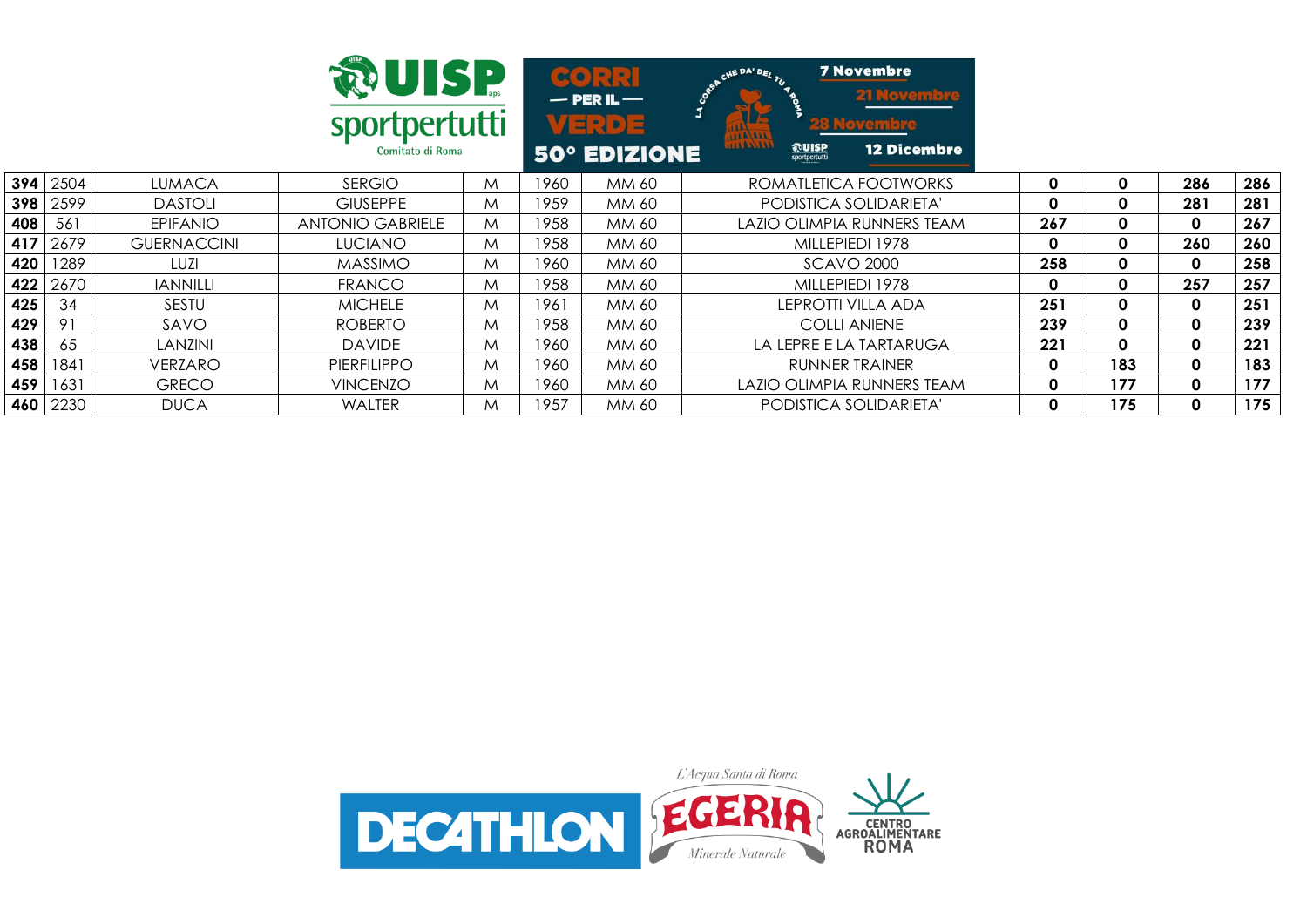

| <b>POS</b> | <b>PETT</b> | <b>COGNOME</b>     | <b>NOME</b>        | <b>SESSO</b> | <b>ANNO</b> | <b>CATEGORIA</b> | <b>SOCIETA'</b>                | <b>I TAPPA</b> | <b>II TAPPA</b> | <b>III TAPPA</b> | <b>BEST</b> |
|------------|-------------|--------------------|--------------------|--------------|-------------|------------------|--------------------------------|----------------|-----------------|------------------|-------------|
| 89         | 1048        | <b>FIORE</b>       | CARLO              | M            | 1954        | MM 65            | ROMATLETICA FOOTWORKS          | 320            | 294             | 369              | 983         |
| 113        | 204         | <b>DI MARCELLO</b> | <b>BERARDO</b>     | M            | 1952        | MM 65            | ATLETICA FIANO ROMANO          | 313            | 268             | 351              | 932         |
| 115        | 829         | <b>TUFO</b>        | <b>CIRO</b>        | M            | 1953        | MM 65            | ATLETICA LA SBARRA             | 303            | 292             | 334              | 929         |
| 138        | 1284        | <b>FRATICELLI</b>  | <b>ATTILIO</b>     | M            | 1954        | MM 65            | <b>SCAVO 2000</b>              | 279            | 234             | 325              | 838         |
| 175        | 1516        | <b>BERTACCINI</b>  | <b>MASSIMO</b>     | M            | 1955        | MM 65            | ATLETICA VILLA GUGLIELMI       | 373            | 0               | 377              | 750         |
| 183        | 557         | <b>CANTATORE</b>   | <b>ANTONIO</b>     | M            | 1954        | MM 65            | LAZIO OLIMPIA RUNNERS TEAM     | 247            | 190             | 289              | 726         |
| 184        | 205         | <b>COLASANTI</b>   | <b>ERCOLE</b>      | M            | 1952        | MM 65            | ATLETICA FIANO ROMANO          | 246            | 194             | 283              | 723         |
| 204        | 2460        | FRANZESE           | <b>MICHELE</b>     | M            | 1956        | MM 65            | CENTRO FITNESS MONTELLO        | 0              | 308             | 368              | 676         |
| 213        | 1653        | <b>LENTO</b>       | <b>FEDERICO</b>    | M            | 1956        | MM 65            | LAZIO OLIMPIA RUNNERS TEAM     | $\mathbf 0$    | 298             | 358              | 656         |
| 221        | 1281        | <b>FAGIOLI</b>     | <b>MAURIZIO</b>    | M            | 1956        | MM 65            | <b>SCAVO 2000</b>              | 212            | 163             | 263              | 638         |
| 265        | 569         | MAZZURCO           | <b>MAURIZIO</b>    | M            | 1956        | MM 65            | LAZIO OLIMPIA RUNNERS TEAM     | 274            | 216             | 0                | 490         |
| 286        | 2414        | SALVADELLI         | <b>LUCIO</b>       | M            | MM 65       | MM 65            | <b>SCAVO 2000</b>              | $\mathbf 0$    | 179             | 276              | 455         |
| 289        | 1282        | <b>FERRARI</b>     | <b>PAOLO</b>       | M            | 1953        | MM 65            | <b>SCAVO 2000</b>              | 252            | 201             | 0                | 453         |
| 312        | 2641        | <b>VALERI</b>      | <b>LUCIANO</b>     | M            | 1956        | MM 65            | PODISTICA VEIO                 | 0              | $\mathbf 0$     | 419              | 419         |
| 327        | 2684        | <b>MICHESI</b>     | <b>VALTER</b>      | M            | 1953        | MM 65            | TIRRENO ATLETICA CIVITAVECCHIA | $\mathbf 0$    | 0               | 387              | 387         |
| 364        | 2647        | <b>CINTIOLI</b>    | <b>ROBERTO</b>     | M            | 1956        | MM 65            | <b>GRUPPO MILLEPIEDI</b>       | $\mathbf 0$    | $\mathbf 0$     | 333              | 333         |
| 405        | 2652        | <b>GUERNACCINI</b> | <b>MAURO</b>       | M            | 1952        | MM 65            | <b>GRUPPO MILLEPIEDI</b>       | $\mathbf 0$    | $\mathbf 0$     | 275              | 275         |
| 432        | 97          | <b>STRAINI</b>     | <b>FABRIZIO</b>    | M            | 1955        | MM 65            | US ROMA 83                     | 230            | $\mathbf{0}$    | $\mathbf{0}$     | 230         |
| 442        | 1341        | <b>PACE</b>        | <b>IAN RICHARD</b> | M            | 1954        | MM 65            | <b>ENEA</b>                    | 218            | 0               | 0                | 218         |
| 445        | 1345        | <b>TEMPESTS</b>    | <b>MARIO</b>       | M            | 1955        | MM 65            |                                | 214            | $\mathbf 0$     | 0                | 214         |
| 463        | 2418        | <b>DESSI</b>       | <b>ROMANO</b>      | M            | 1954        | MM 65            | PODISTICA SOLIDARIETA'         | $\mathbf 0$    | 161             | 0                | 161         |

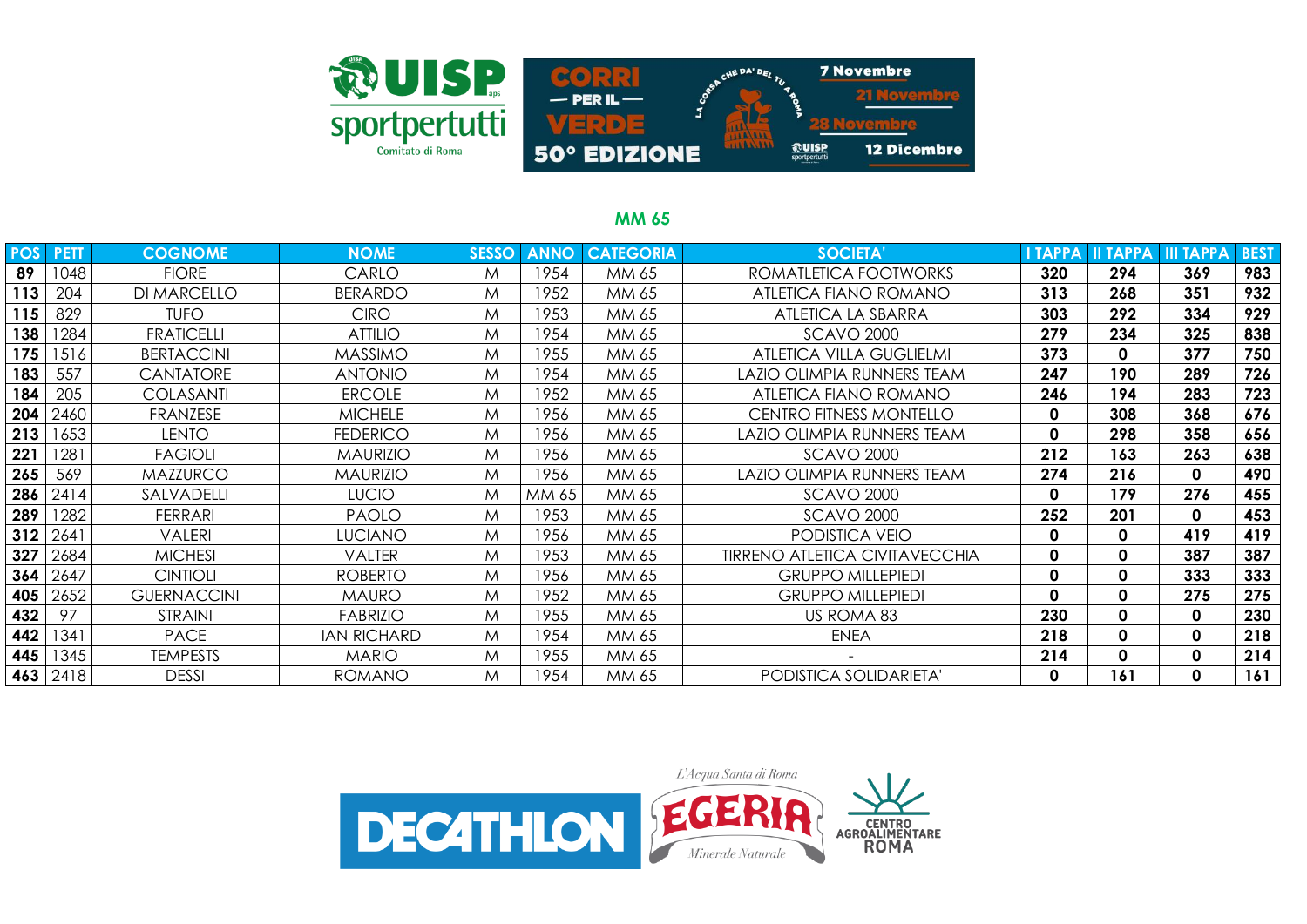

| <b>POS</b> | <b>PETT</b> | <b>COGNOME</b>    | <b>NOME</b>           | <b>SESSO</b> | <b>ANNO</b> | <b>CATEGORIA</b> | <b>SOCIETA'</b>            | <b>TAPPA</b> | <b>II TAPPA</b> | <b>III TAPPA</b> | <b>BEST</b> |
|------------|-------------|-------------------|-----------------------|--------------|-------------|------------------|----------------------------|--------------|-----------------|------------------|-------------|
| 166        | 799         | <b>CANALIS</b>    | <b>PIERO</b>          | M            | 1949        | MM 70            | ATLETICA LA SBARRA         | 255          | 209             | 303              | 767         |
| 199        | 1338        | <b>RONCADIN</b>   | <b>GIANFRANCO</b>     | M            | 1947        | <b>MM70</b>      | LAZIO OLIMPIA RUNNERS TEAM | 238          | 182             | 272              | 692         |
| 218        | 1298        | SABATUCCI         | <b>FRANCO</b>         | M            | 1949        | <b>MM70</b>      | <b>SCAVO 2000</b>          | 216          | 165             | 265              | 646         |
| 248        | 1670.       | <b>PAONE</b>      | <b>GIANNI</b>         | M            | 1951        | <b>MM70</b>      | PODISTICA SOLIDARIETA'     | 0            | 218             | 307              | 525         |
| 256        | 556         | CANINO            | <b>MARIO</b>          | M            | 1949        | MM 70            | LAZIO OLIMPIA RUNNERS TEAM | 237          | 0               | 262              | 499         |
| 266        | 2008        | <b>TRABUCCO</b>   | <b>ANTONIO</b>        | M            | 1948        | <b>MM70</b>      | ROMATLETICA FOOTWORKS      | 0            | 198             | 291              | 489         |
| 282        | 1815        | COGLIATI DEZZA    | <b>LUIGI VITTORIO</b> | M            | 1951        | <b>MM70</b>      | ATLETICA DEI GELSI         | 0            | 181             | 280              | 461         |
| 318        | 1350        | ANGELI            | <b>MARIO</b>          | M            | 1950        | MM 70            | MARATHON ROMA CASTELFUSANO | 231          | 178             | 0                | 409         |
| 357        | 2707        | <b>RUGGERI</b>    | <b>ROBERTO</b>        | M            | 1951        | MM 70            | CAT SPORT ROMA             | 0            | 0               | 343              | 343         |
| 415        | 2626        | <b>VIANI LISI</b> | <b>MARIO</b>          | M            | 1950        | MM 70            | LAZIO OLIMPIA RUNNERS TEAM | 0            | 0               | 261              | 261         |
| 419        | 2500        | <b>CAPRIOTTI</b>  | <b>ALBINO</b>         | M            | 1947        | <b>MM 70</b>     | OLGIATA 20.12              | 0            | 0               | 259              | 259         |
| 431        | 39          | <b>BUONFIGLIO</b> | ROCCO MICHELE         | M            | 1949        | <b>MM 70</b>     | PODISTICA SOLIDARIETA'     | 233          | $\mathbf{0}$    | 0                | 233         |
| 444        | 1624        | <b>PELLICCIA</b>  | <b>VINCENZO</b>       | M            | 1951        | MM 70            | MEDITERRANEA               | 215          | $\mathbf{0}$    | 0                | 215         |
| 464        | 2001        | <b>FORTE</b>      | <b>GIUSEPPE</b>       | M            | 1949.       | <b>MM70</b>      | ROMATLETICA FOOTWORKS      | 0            | 160             | 0                | 160         |